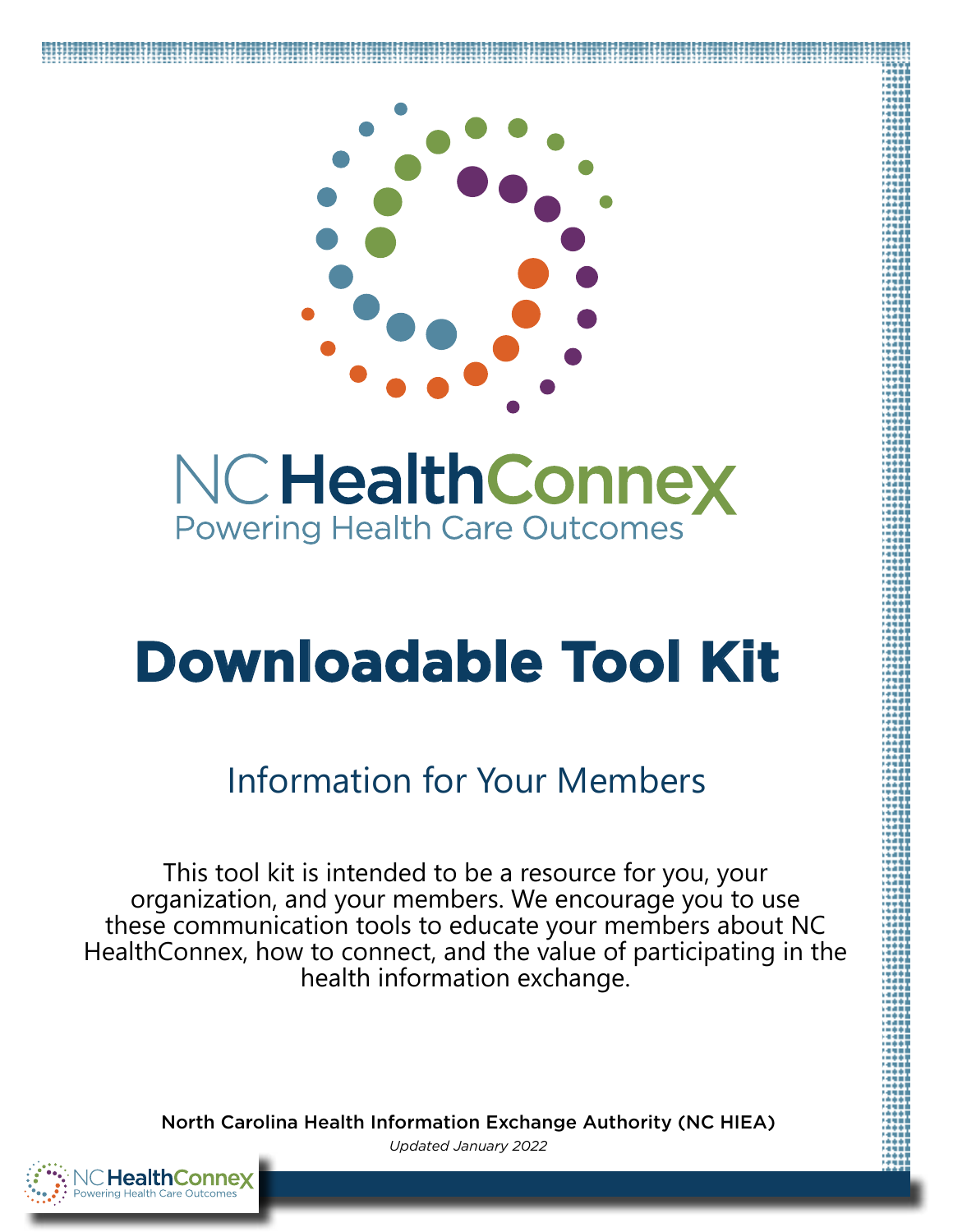North Carolina Health Information Exchange Authority





# Table of Contents

| The NC HIEA and NC HealthConnex Background 1 |
|----------------------------------------------|
|                                              |
|                                              |
|                                              |
|                                              |
| NC HealthConnex Fact Sheet  8                |
|                                              |
|                                              |
| NC HealthConnex Suite of Services 20         |
|                                              |
|                                              |

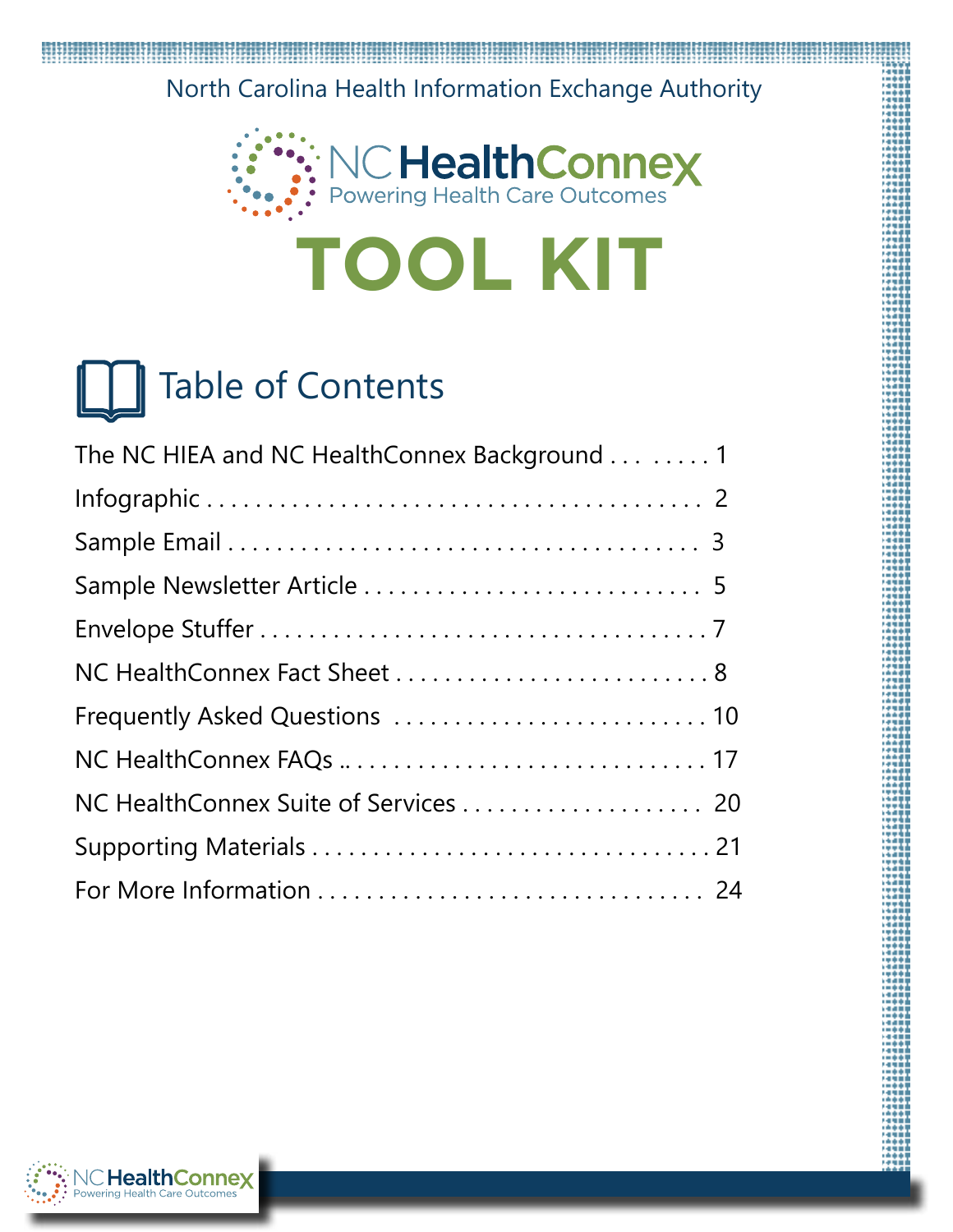

A health information exchange (HIE) is a secure electronic network that gives authorized health care providers the ability to access and share health-related information across an information highway. An HIE exists to improve health care quality, enhance patient safety, improve health outcomes, and reduce overall health care costs by making health information available securely whenever health care providers need it. North Carolina's state-designated health information exchange, NC HealthConnex—operated by the North Carolina Health Information Exchange Authority (NC HIEA)—provides a secure statewide network for health care providers in North Carolina to share important patient health information and improve patient care.

The NC HIEA was created by the North Carolina General Assembly to oversee and administer the statedesignated HIE (NCGS 90-414.7). The NC HIEA receives input and advice from an Advisory Board consisting of patients, hospital systems, health care providers, technology experts, public health officials, and other key stakeholders to continuously improve NC HealthConnex and move toward more efficient and effective care across the state.

Notwithstanding the voluntary nature of HIEs that are in operation nationwide, N.C. legislation requires that all health care providers who receive State funds (e.g. Medicaid, State Health Plan, etc.) for the provision of health care services connect to NC HealthConnex in order to continue to receive payments for services provided. (NCSL 2015-241 as amended by NCSL 2017-57, NCSL 2018-41, NCSL 2020-3, and NCSL 2021-26) The following outlines the current deadlines:

- Providers that were mandated to connect by October 1, 2021, were given a deadline extension to January 1, 2023.
- Providers with an original deadline of June 1, 2021, (ambulatory surgical centers, dentists, state lab, pharmacies, and state health care facilities) were given a deadline extension to January 1, 2023.

*Note: See Gen. Stat. § 90-414.4.(e) for certain providers now designated as "voluntary" to connect.*

This extension of time will allow the large queue of health care providers in active onboarding to complete the connection process. Since the new HIE network began operating in March 2016, NC HealthConnex has connected more than 7,000 health care facilities. More than 120 million clinical messages are processed monthly, enabling more than 60,000 providers to query over 14 million unique patient records.

**Important Note Regarding the Mandate:** Please note that there are more than 5,000 facilities in onboarding at this time. Providers should continue to connect as we have no guarantees of additional extensions, and as noted below, the General Assembly is requiring compliance reports by March 1, 2022.

NC HealthConnex is committed to its mission: to connect health care providers to safely and securely share health information through a trusted network to improve health care quality and outcomes for all North Carolinians.

The information in this tool kit will help you communicate with your members about NC HealthConnex, its benefits, the associated timelines for connection, and how to connect.

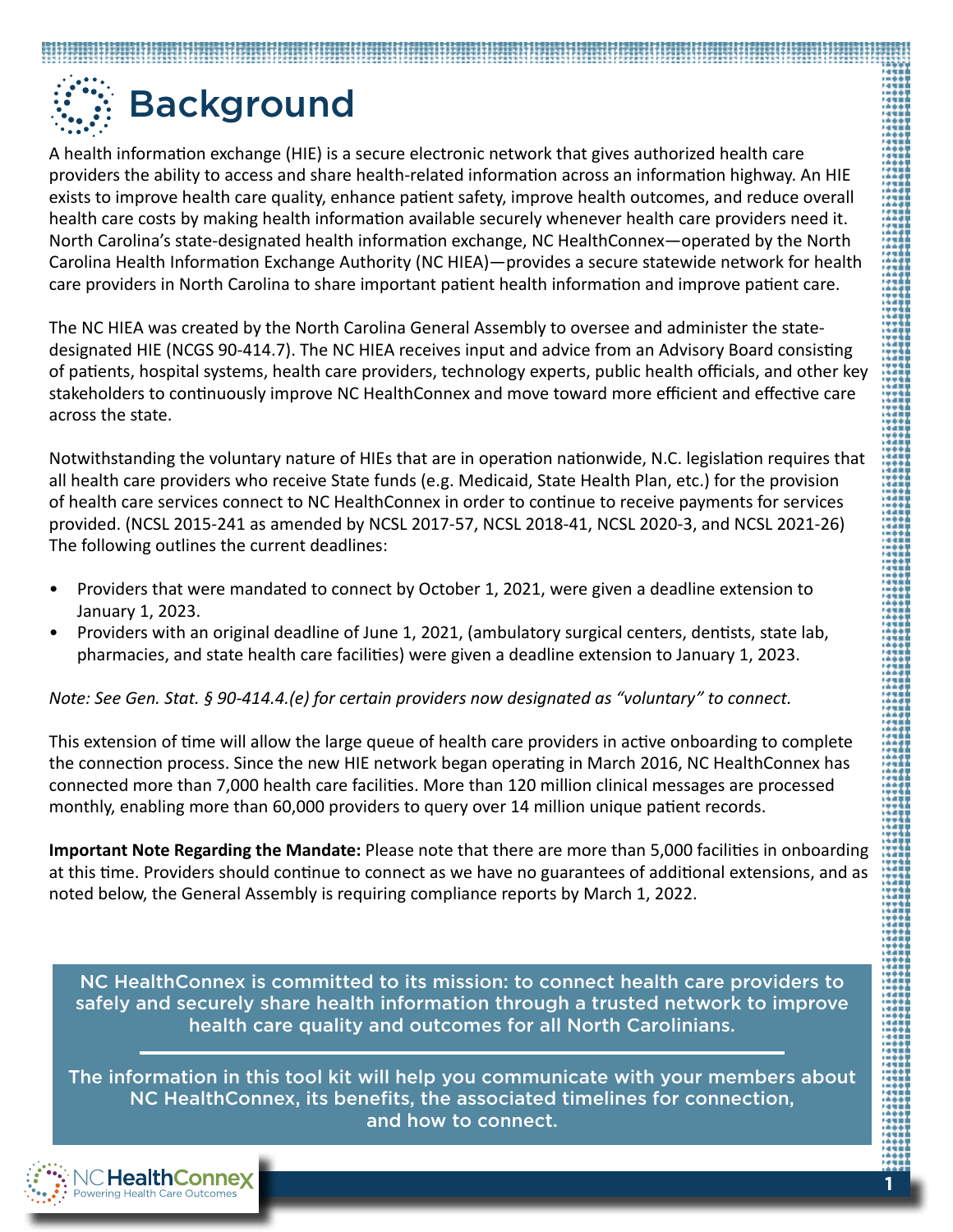*North Carolina's state-designated health information exchange, NC HealthConnex, delivers added value to conversations happening at all levels in the health care industry. It breaks down information silos between providers, achieves greater outcomes for patients and creates efficiencies in state-funded programs.*

#### *What are participants saying?*

*"The emergency ADT feed from NC\*Notify I reviewed yesterday was timely. When I went into NC HealthConnex to pull the CCD, I was able to get some valuable information regarding the physical condition of the client, which could then be shared with the direct care staff in the program as the guardian failed to let us know when she dropped the child off for treatment." Behavioral health participant*

*"Many of our patients are referred to other facilities for specialty care or are hospitalized at locations other than our small inpatient unit. Staff spend a significant amount of time calling other doctors' offices and hospitals requesting notes. NC HealthConnex has allowed our staff to be more well informed about the care our patients receive at other facilities." Acute care hospital participant*

*"At our clinic, we see many patients that have visited the ED and have been hospitalized for chronic medical conditions. The documents we receive directly from NC HealthConnex allow us to have all of the information we need at our fingertips. There is no interruption of workflow to request records, rescheduling patients until we have all of the information we need, or even having to track down specialist referral notes. Those providers are in the system and are sending the data that we need via NC HealthConnex! The other side to this is the emergency department* 



*and hospital providers have access to the information we are sharing since our doctors are not on call at all hours. The continuity of care is incredible! We love it!" Free and charitable clinic participant*

*"When new or current patients come in and have been seen in other medical offices or hospitals, it is great to have the advantage of getting the current medical records for the physicians in advance." Pediatrician's office*

*"The ability of this work to reduce the duplication of testing (blood tests and radiology). The cost savings component of this could be in the hundreds of thousands of dollars just in the obstetrical work." County health department*

*"We utilize the HIE for continuity of care due to post-hospitalization/post-ED-visit discharges, and data gathering for closing care gaps for our ACO, our insurance payer programs (such as BQPP), and Medicaid MU quality measure reporting." Children's and multispecialty clinic*

*"I was able to confirm that a patient of mine who had several outstanding referrals to different care organizations had not rescheduled her appointments as planned – this saved time for me and the medical records staff from having to log into three separate Epic systems to get the same information." Independent physician's office*

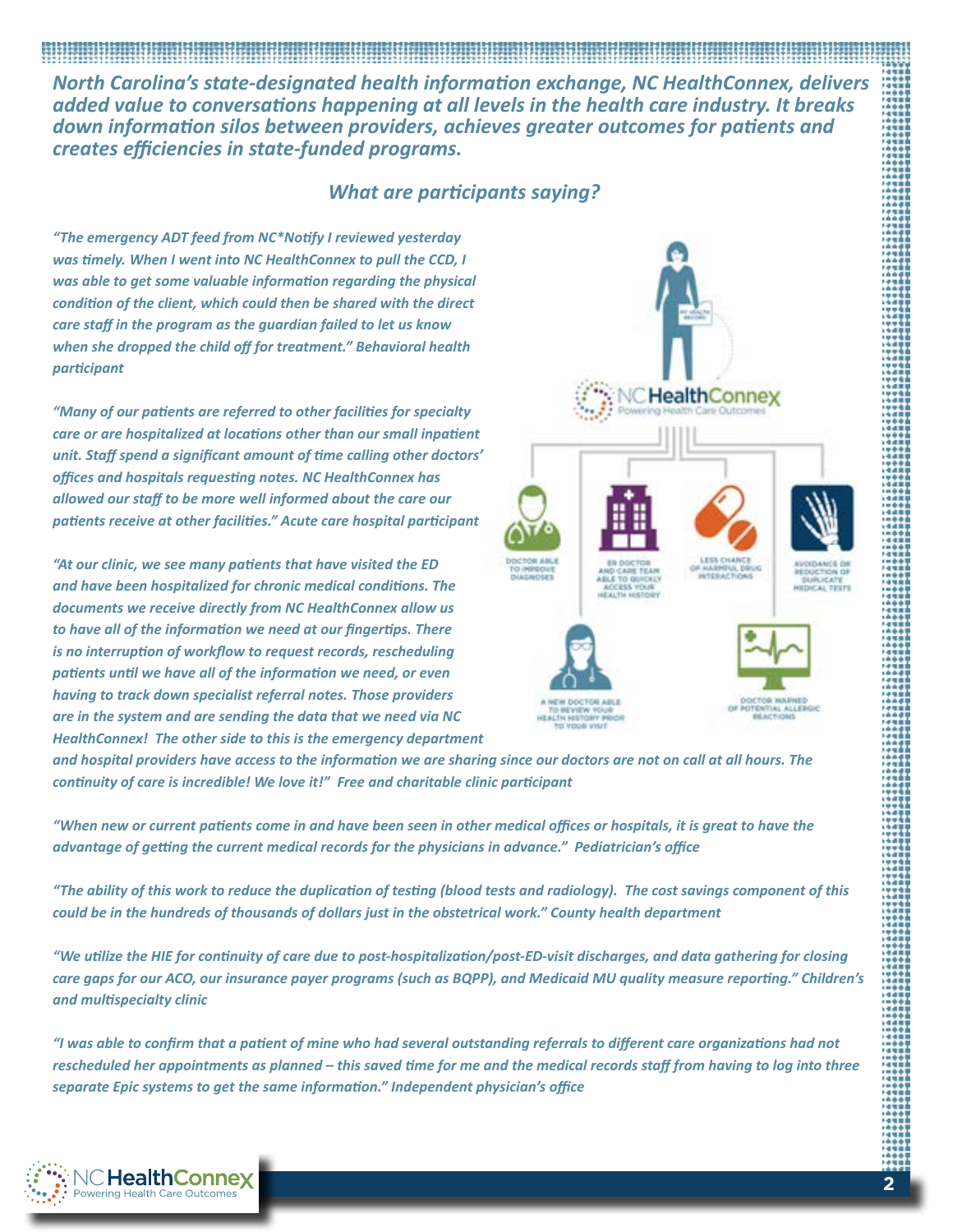## Sample Email

*The following email can be used to provide a general overview of NC HealthConnex to your members. Where indicated, please provide specific information about your organization.*

#### **SUBJECT LINE:**

**Is your practice connected to NC HealthConnex?**

#### **EMAIL BODY:**

One of the goals of a transformed health care system is for near real-time clinical and demographic data to be available to all health care providers involved in a patient's care so they can securely share information for more efficient and effective health care decisions.

In North Carolina, this vision includes [insert specific vertical].

NC HealthConnex allows participants to access their patients' comprehensive records across multiple providers as well as to review labs, diagnostics, history, allergies, medications, and more. This results in decreased redundancy; more efficient, accurate diagnoses, recommendations, and treatment; and improved coordination across all levels of care. This information can be viewed via a web-based clinical portal or through the participants' EHR if it is fully integrated with NC HealthConnex.

State law (NCSL 2015-241 as amended by NCSL 2017-57, NCSL 2018-41, NCSL 2020-3, and NCSL 2021-26) requires that all health care providers who receive any state funds for the provision of health care services (e.g. Medicaid, NC Health Choice, State Health Plan, etc.) connect and submit patient demographic and clinical data to NC HealthConnex in order to continue to receive payment for services provided. The following outlines the specific deadlines for connection:

- Providers that were mandated to connect by October 1, 2021, were given a deadline extension to January 1, 2023.
- Providers with an original deadline of June 1, 2021, (ambulatory surgical centers, dentists, state lab, pharmacies, and state health care facilities) were given a deadline extension to January 1, 2023.

*Note: See Gen. Stat. § 90-414.4.(e) for certain providers now designated as "voluntary" to connect.*

This extension of time will allow the large queue of health care providers in active onboarding to complete the connection process.

**Important Note Regarding the Mandate:** Please note that there are more than 5,000 facilities in onboarding at this time. Providers should continue to connect as we have no guarantees of additional extensions and, as noted below, the General Assembly is requiring compliance reports by March 1, 2022.

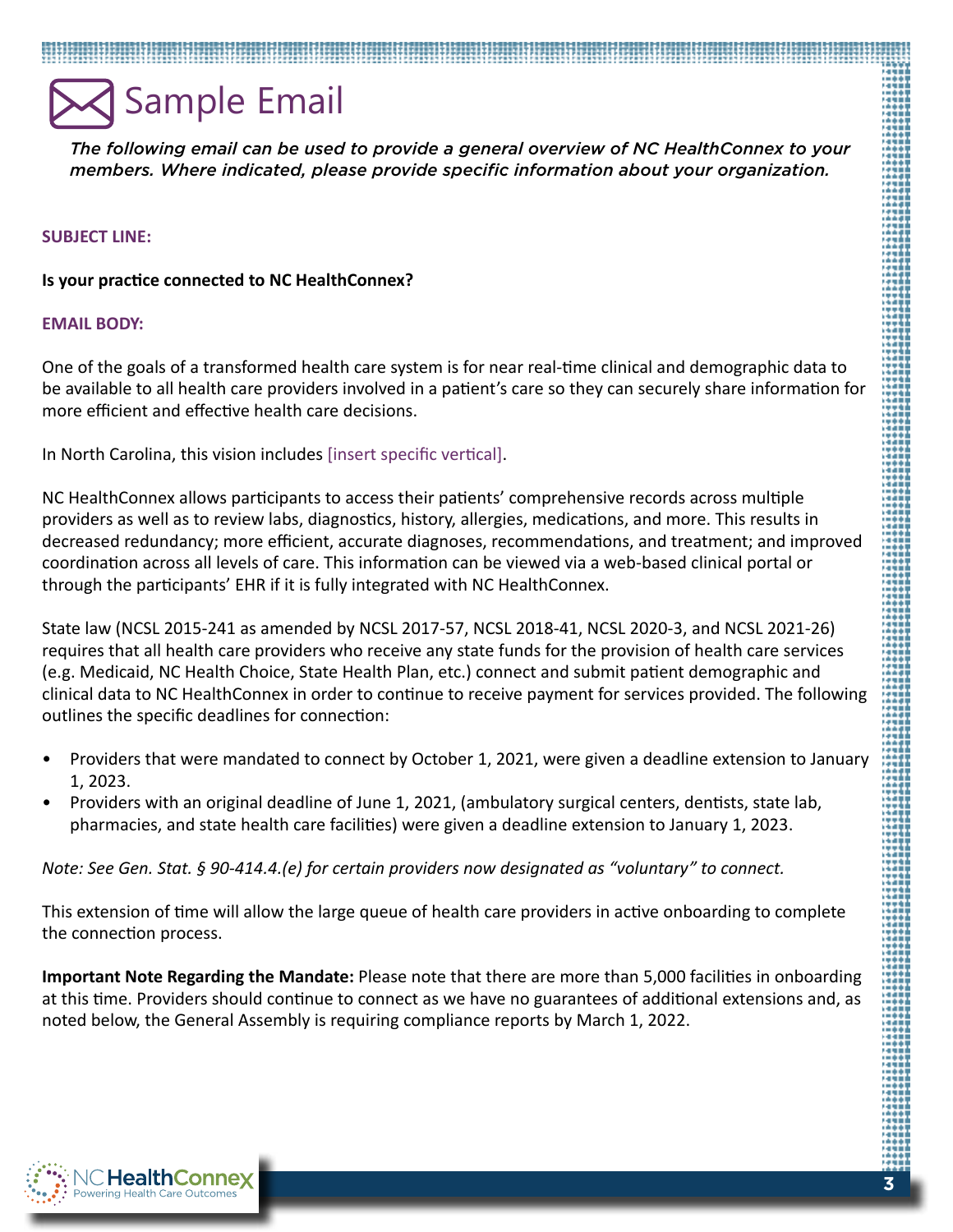Benefits of NC HealthConnex include:

- Efficient access to comprehensive patient records at the point of care with providers in North Carolina, as well as 22 states and the U.S. Departments of Defense and Veterans Affairs
- Elimination of duplicative tests, improved diagnoses, and treatment plans
- Improved coordination across levels of care through NC\*Notify, the event notification service
- Access to the N.C. Controlled Substances Reporting System (CSRS) and COVID-19 lab data
- Access to secure, encrypted email through Direct Secure Messaging and a growing provider directory of secure DSM addresses of physicians across the state
- Access to public health registries and required reporting channels
- HIPAA-compliant automated sharing with other providers

The NC HIEA is committed to its vision of linking all North Carolina health care providers, enabling participants to access information to support improved health care quality and outcomes.

For more information, visit [NCHealthConnex.gov,](https://hiea.nc.gov) send an email to [hiea@nc.gov](mailto:hiea%40nc.gov?subject=), or call 919-754-6912.

#### **Quick Links**

[NC HIEA's Suite of Services](https://hiea.nc.gov/services) [NC HealthConnex and Promoting Interoperability](https://hiea.nc.gov/services/promoting-interoperability) [How to Connect](https://hiea.nc.gov/providers/how-connect) [Training and Resources](https://hiea.nc.gov/providers/training-resources)

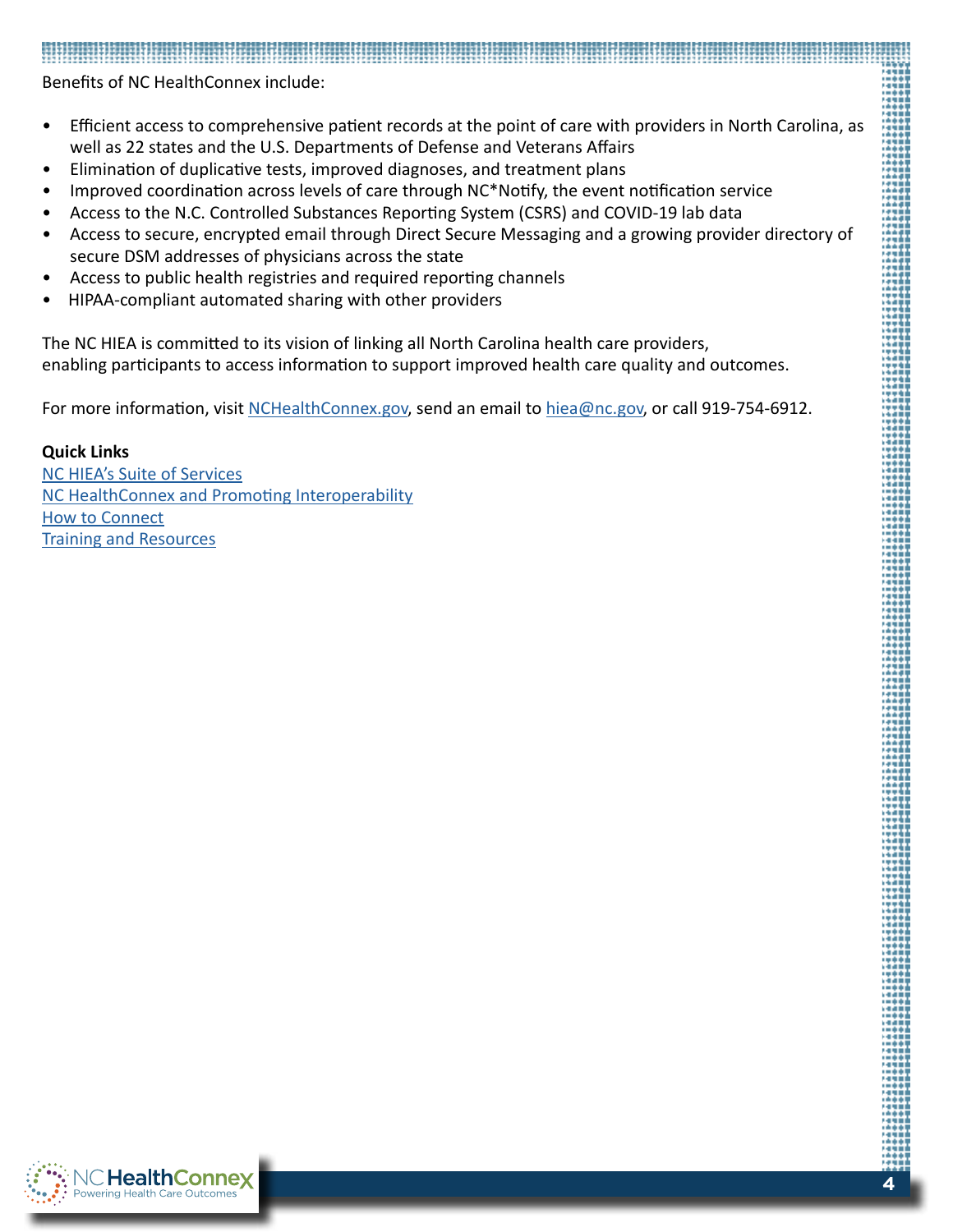### Sample Newsletter

*The following sample newsletter can be used to provide a general overview of NC HealthConnex to your members. Where indicated, please provide specific information about your organization.* 

#### **HEADLINE:**

**Are you taking advantage of the state-designated health information exchange?**

#### **SUBHEAD:**

#### **Connecting [insert specific vertical] to the State-Designated Health Information Exchange, NC HealthConnex**

One of the goals of a transformed health care system is for near real-time clinical and demographic data to be made available to all health care providers involved in a patient's care so that they can securely share health information concerning that patient with each other.

In North Carolina, this vision includes [insert specific vertical].

North Carolina's state-designated health information exchange, NC HealthConnex, was created in 2015 by the North Carolina General Assembly to help bridge the gap between disparate systems and health care networks to support whole patient care. With 14 million unique patient records and growing, NC HealthConnex is working to connect the state's health care providers to deliver a holistic view of a patient's record. The North Carolina Health Information Exchange Authority (NC HIEA) is the agency managing the statewide health information exchange, NC HealthConnex.

#### **What's the law?**

State law (NCSL 2015-241 as amended by NCSL 2017-57, NCSL 2018-41, NCSL 2020-3, and NCSL 2021-26) requires that all health care providers who receive any state funds for the provision of health care services (e.g. Medicaid, NC Health Choice, State Health Plan, etc.) connect and submit patient demographic and clinical data to NC HealthConnex in order to continue to receive payment for services. This law was updated in the most recent legislative session (NCSL 2021-26) to provide more time for connectivity for providers in response to the COVID-19 pandemic. This extension of time will allow the large queue of health care providers in active onboarding to complete the connection process.

- Providers that were mandated to connect by October 1, 2021, were given a deadline extension to January 1, 2023.
- Providers with an original deadline of June 1, 2021, (ambulatory surgical centers, dentists, state lab, pharmacies, and state health care facilities), were given a deadline extension to January 1, 2023.

*Note: See Gen. Stat. § 90-414.4.(e) for certain providers now designated as "voluntary" to connect.*

**Important Note Regarding the Mandate:** Please note that there are more than 5,000 facilities in onboarding at this time. Providers should continue to connect as we have no guarantees of additional extensions and, as noted below, the General Assembly is requiring compliance reports by March 1, 2022. Connecting to NC HealthConnex can take up 12 months, depending on the EHR software.

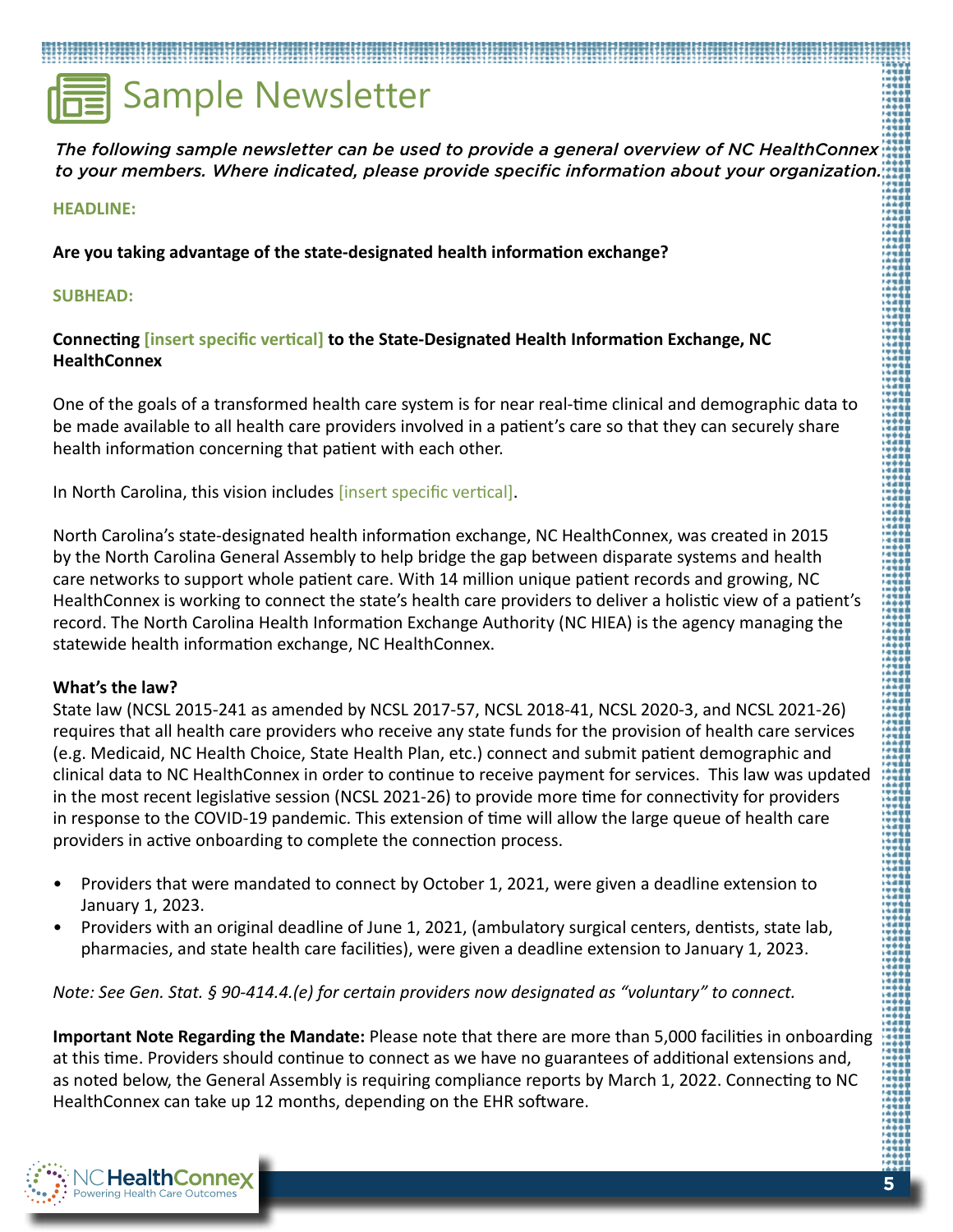# **[INSERT ASSOCIATION QUOTE IF APPROPRIATE.]**

#### **What is exchanged in NC HealthConnex?**

NC HealthConnex is a tool to link disparate systems and existing HIE networks together to deliver a holistic view of the patient record. It will allow participants to access their patients' comprehensive records across multiple providers as well as to review labs, diagnostics, history, allergies, medications, and more. This results in decreased redundancy; more efficient, accurate diagnoses, recommendations, and treatment; and improved coordination across all levels of care.

Patient health information is automatically uploaded or linked from a participating provider's electronic health record (EHR). The information is then standardized and aggregated across care sites, allowing clinicians to seamlessly access their patients' information either from within their EHR or within the NC HealthConnex web-based clinical portal depending on the type of connection.

NC HealthConnex has connected more than 7,000 ambulatory facilities, 130 hospitals, 60,000 providers, and 22 border and interstate health information exchanges over the past six years.

#### **What does health information exchange mean for you?**

The health care delivery and payment transformation that is occurring at both the state and federal level underscores the need for health care providers in every corner of the state to work together to improve patient care. Benefits of NC HealthConnex include:

- Efficient access to comprehensive patient records at the point of care with providers in North Carolina, as well as 22 states and the U.S. Departments of Defense and Veterans Affairs
- Elimination of duplicative tests, improved diagnoses, and treatment plans
- Improved coordination across levels of care through NC\*Notify, an event notification service
- Access to the N.C. Controlled Substances Reporting System (CSRS) and COVID-19 lab data
- Access to secure, encrypted email through Direct Secure Messaging and a growing provider directory of secure DSM addresses of physicians across the state
- Access to public health registries and required reporting channels
- HIPAA-compliant automated sharing with other providers

[The NC HIEA](https://hiea.nc.gov/about-us/about-nc-hiea) works directly with its technical partner, SAS, to continually audit, strengthen and optimize NC HealthConnex. This helps to ensure the highest levels of patient security, data security and participant satisfaction.

The NC HIEA is committed to its vision of linking all North Carolina health care providers, enabling participants to access information to support improved health care quality and outcomes. For more information, visit [NCHealthConnex.gov](https://hiea.nc.gov).

#### **Quick Links**

[NC HIEA's Suite of Services](https://hiea.nc.gov/services) [NC HealthConnex and Promoting Interoperability](https://hiea.nc.gov/services/promoting-interoperability) [How to Connect](https://hiea.nc.gov/providers/how-connect) [Training and Resources](https://hiea.nc.gov/providers/training-resources) [Who's Connected](https://hiea.nc.gov/patients/nc-healthconnex-participants)

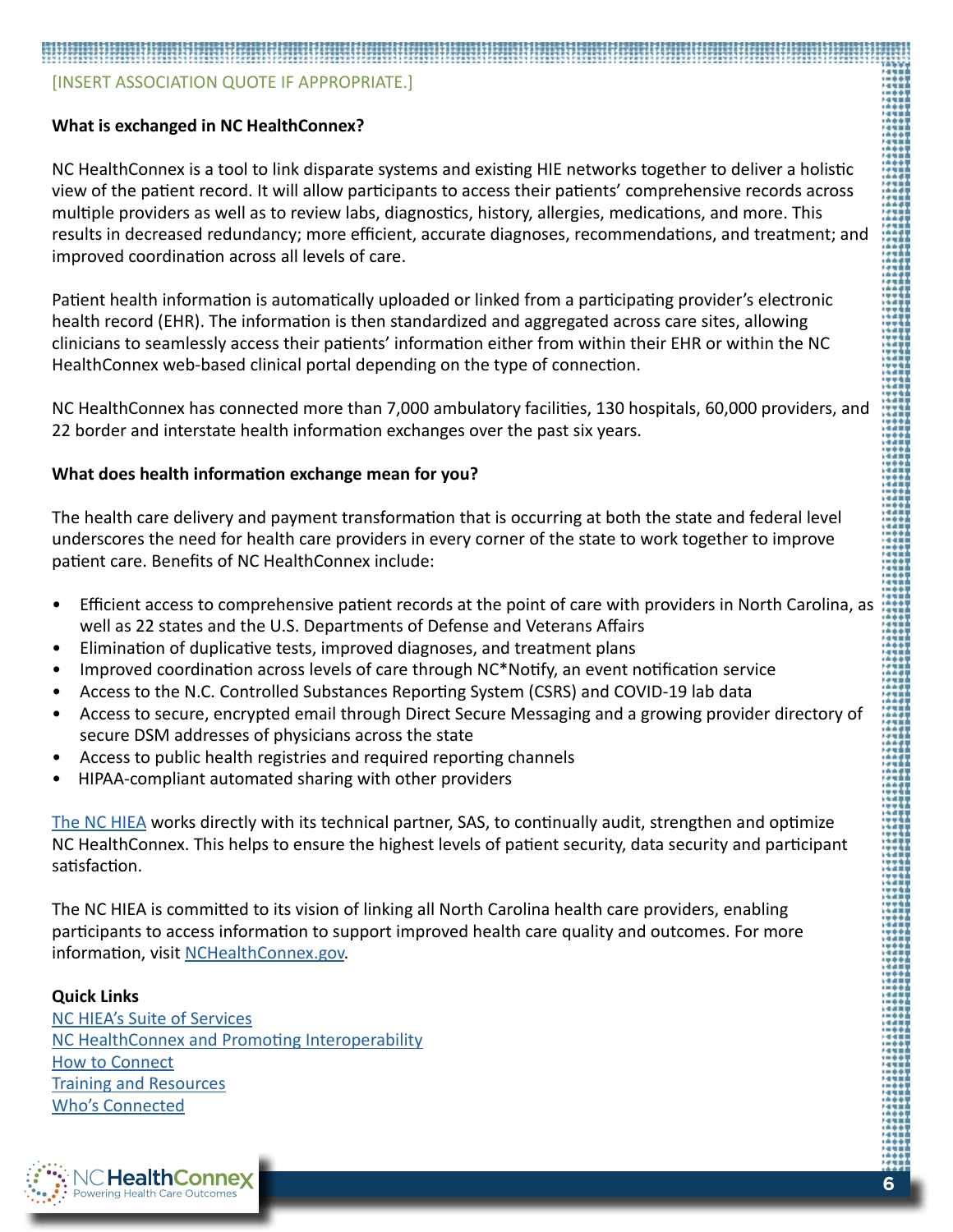# **ARE YOU IN COMPLIANCE WITH NC STATE LAW?**<br>Connecting to NC's State-Designated Health Information Exchange *Connecting to NC's State-Designated Health Information Exchange* ARE YOU IN COMPLIANCE WITH NC STATE LAW?

# *to provide high-quality, whole-person care while maintaining a*  to provide high-quality, whole-person care while maintaining a *In today's health care landscape, it is becoming more difficult*  In today's health care landscape, it is becoming more difficult *successful business operation.*  successful business operation.

**HealthConnex** 

to exchange health-related information statewide with providers who share a treatment relationship with a patient. to exchange health-related information statewide with providers who share a treatment relationship with a patient. electronic health records and facilitates conversations between authorized health care providers by allowing them electronic health records and facilitates conversations between authorized health care providers by allowing them NC HealthConnex is the state-designated health information exchange and is managed by the [NC HealthConnex](http://www.nchealthconnex.gov) is the state-designated health information exchange and is managed by the North Carolina Health Information Exchange Authority (NC HIEA). It compiles patients' health North Carolina Health Information Exchange Authority (NC HIEA). It compiles patients' health information from disparate sources to build a more comprehensive view of the patient's information from disparate sources to build a more comprehensive view of the patient's

immunization reporting, direct secure messaging, patient encounter alerts, public health reporting, and assistance immunization reporting, direct secure messaging, patient encounter alerts, public health reporting, and assistance in less duplicative testing; more efficient, accurate diagnoses, recommendations, and treatment; and improved in less duplicative testing; more efficient, accurate diagnoses, recommendations, and treatment; and improved NC HealthConnex allows you to: review labs, diagnostics, history, allergies, medications, and more. This results NC HealthConnex allows you to: review labs, diagnostics, history, allergies, medications, and more. This results coordination across all levels of care. Additional value-added services include COVID-19 lab testing results and coordination across all levels of care. Additional value-added services include COVID-19 lab testing results and meeting CMS Promoting Interoperability requirements. meeting CMS Promoting Interoperability requirements.

**Health Plan) connect and submit patient demographic and clinical data to NC HealthConnex in order to continue**  Health Plan) connect and submit patient demographic and clinical data to NC HealthConnex in order to continue **State law (NCSL 2015-241 as amended by NCSL 2020-3 and NCSL 2021-26) requires that all health care providers**  State law (NCSL 2015-241 as amended by NCSL 2020-3 and NCSL 2021-26) requires that all health care providers **to receive payment for services by January 1, 2023.** *Note: See Gen. Stat. § 90-414.4.(e) for certain providers now*  to receive payment for services by January 1, 2023. Note: See Gen. Stat. § 90-414.4.(e) for certain providers now **who receive any state funds for the provision of health care services (e.g., Medicaid, NC Health Choice, State**  who receive any state funds for the provision of health care services (e.g., Medicaid, NC Health Choice, State designated as "voluntary" to connect. *designated as "voluntary" to connect.*

reach out before the deadline to get connected. NC HIEA will report on progress by mandated Medicaid and State reach out before the deadline to get connected. NC HIEA will report on progress by mandated Medicaid and State connection to NC HealthConnex will make this initiative as impactful to complete the technical onboarding process without being out of compliance with the act. Participants need to to complete the technical onboarding process without being out of compliance with the act. Participants need to The extension of the Statewide HIE Act deadline until January 2023 allows health care providers additional time The extension of the Statewide HIE Act deadline until January 2023 allows health care providers additional time Health Plan providers not yet connected to the legislature in March 2022 as required by state law. Accelerating Health Plan providers not yet connected to the legislature in March 2022 as required by state law. Accelerating

**Buuo** Powering Health Care Outcomes **Duplee H** 

*For more detailed information about NC HealthConnex,*  For more detailed information about NC HealthConnex, please visit nchealthconnex.gov. *please visit nchealthconnex.gov.*

connection to NC HealthConnex will make this initiative as impactful

as possible for the health care community.

as possible for the health care community

**7**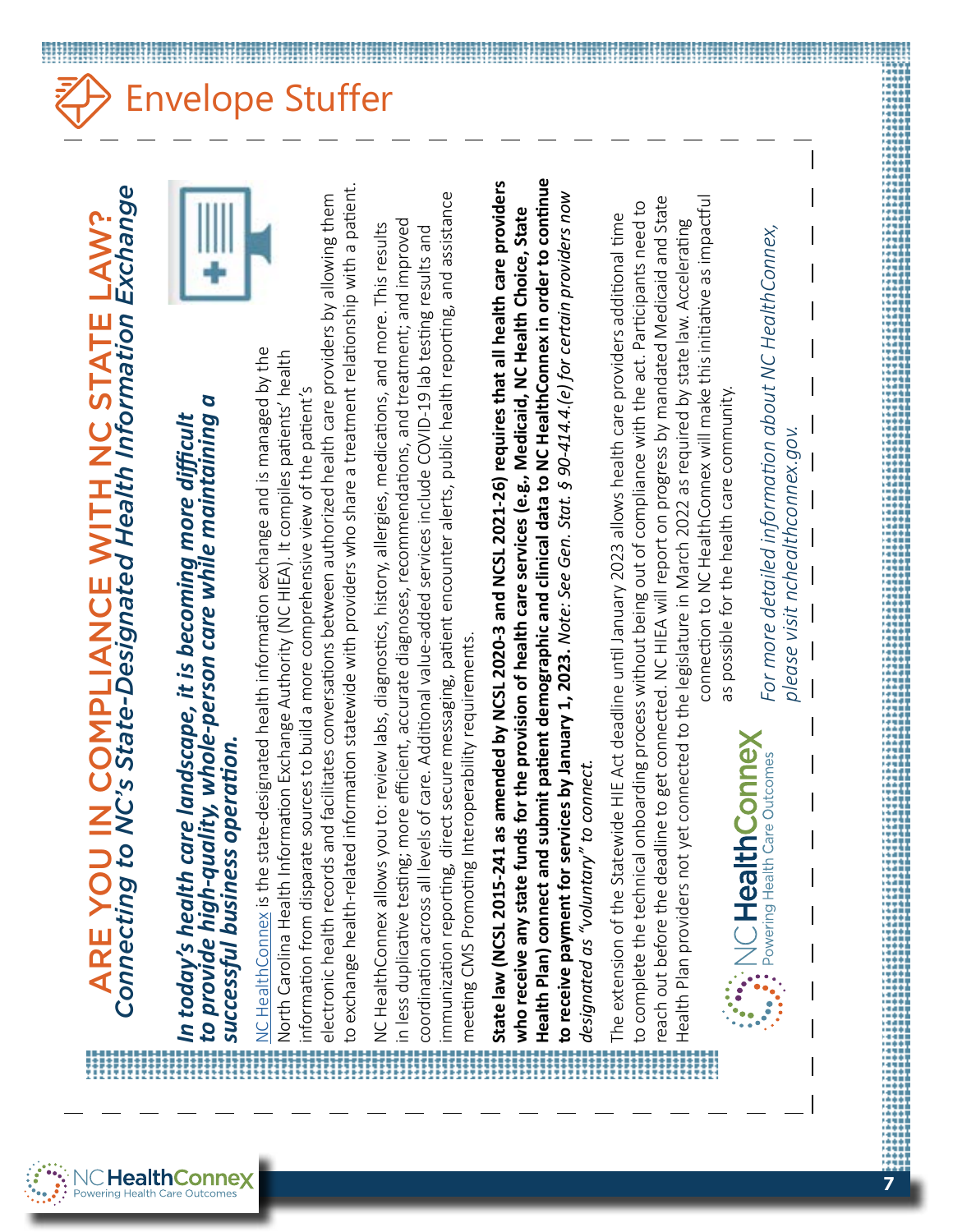# Fact Sheet

#### The NC HIEA and NC HealthConnex

Health care providers across North Carolina recognize that information about their patients is not **e**asily available to other providers who may be treating them in disparate locations. This can lead to redundancy, unnecessary testing, avoidable complications, and frustrating experiences.

NC HealthConnex provides a secure, statewide network for health care providers in North Carolina to share important patient health information and improve patient care.

NC HealthConnex is intended to improve health care quality and outcomes, enhance patient safety, and reduce overall health care costs by enabling health information (via electronic health records, or EHRs) to be available securely whenever health care providers need it.

The network combines information from all participating health care providers to create a more complete health record for patients in the NC HealthConnex network. This includes important information such as prescriptions, allergies, lab results, test results, conditions, and diagnoses.

The NC HIEA was created by the North Carolina General Assembly to oversee and administer the statedesignated HIE, NC HealthConnex.

NC HealthConnex helps prevent the spread of disease through faster reporting of health threats to public health departments.

The NC HIEA takes patient health data privacy and security seriously. In accordance with HIPAA regulations and state law, the NC HIEA has entered into and will enter into Business Associate Agreements with all organizations that will receive personal health information (PHI) from the HIE.

Once a patient/provider relationship is established, NC HealthConnex participants can receive information pertaining to patient care such as laboratory results, diagnostic studies, and clinical documents. Additionally, participants may choose to enroll in NC\*Notify, a subscription-based service that notifies providers as their patients receive services across the care continuum.

Based on admission, discharge, and transfer data received from more than 130 participating hospitals, plus encounter data from more than 7,000 ambulatory care settings, NC\*Notify real-time event notifications provide care teams with valuable information that spans geographic and care settings and supports state and federal efforts to focus on patient-centered care.

Benefits to patient care from NC HealthConnex include:

- Improved diagnoses
- More coordinated care between providers
- Stronger trust in health care providers with communication across health care teams
- Reduction in duplicate testing
- Less risk of avoidable complications
- Improved satisfaction/experience
- No more relying on hard copies of tests and information from other health care providers

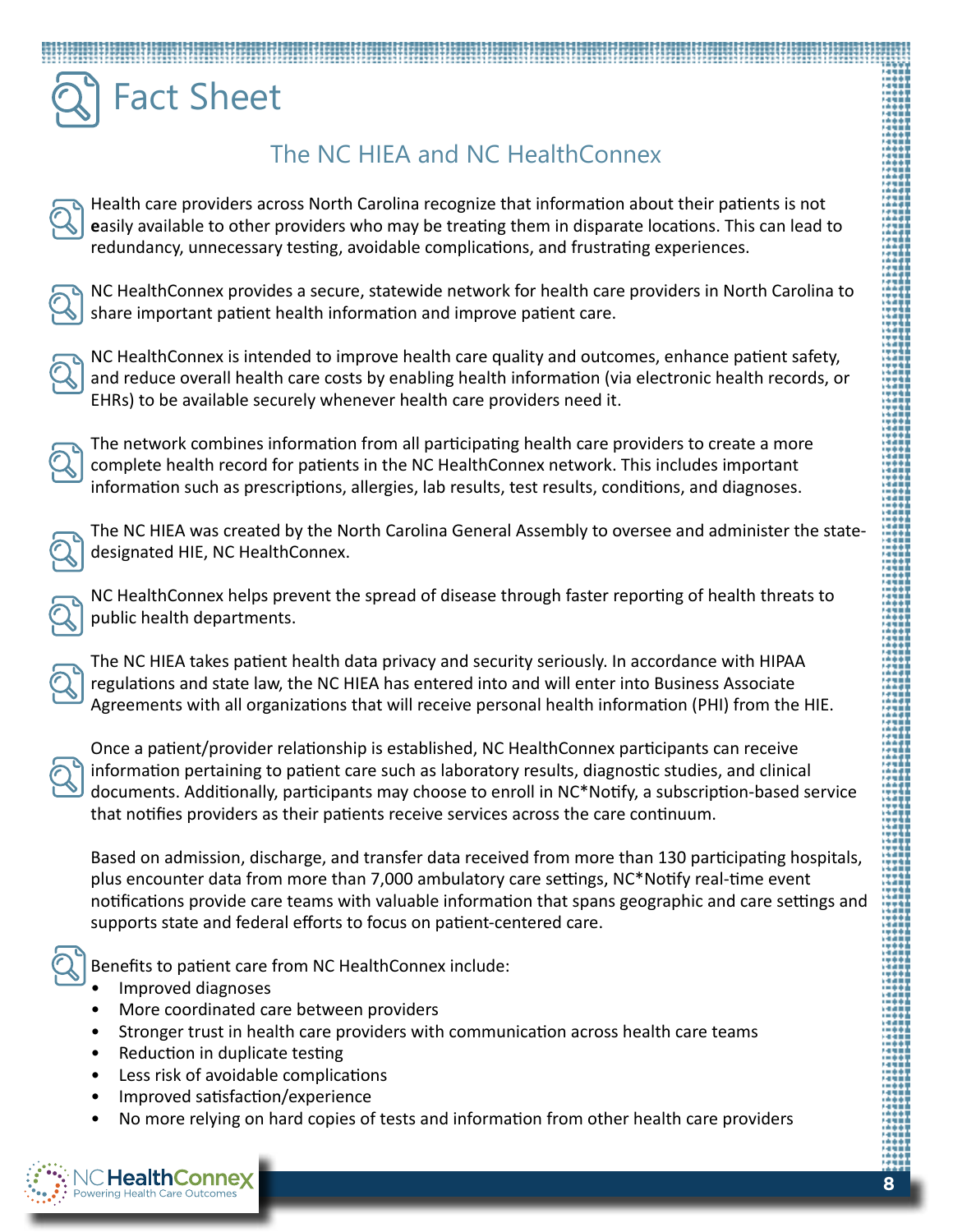North Carolina state law requires that all health care providers who receive State funds (e.g., Medicaid, NC Health Choice, State Health Plan) for the provision of health care services connect to NC HealthConnex in order to continue to receive payments for services provided. (NCSL 2015-241 as amended by NCSL 2017-57, NCSL 2018-41, NCSL 2020-3, and NCSL 2021-26)

- Providers that were mandated to connect by October 1, 2021, were given a deadline extension to January 1, 2023.
- Providers with an original deadline of June 1, 2021, (ambulatory surgical centers, dentists, state lab, pharmacies and state health care facilities) were given a deadline extension to January 1, 2023.

*Note: See Gen. Stat. § 90-414.4.(e) for certain providers now designated as "voluntary" to connect.* This extension of time will allow the large queue of health care providers in active onboarding to complete the connection process.

The NC HIEA follows the highest information security standards available. Information is always encrypted at rest and in transit. Additionally, the environment is SOC 2 compliant.

All data is protected, stored, and accessed only for purposes permissible under federal and state law. The state does not allow data it receives to be used or disclosed for commercial purposes or any other purpose other than those set forth in G.S. 90-414.4(a) or G.S. 90-414.2. 2015-241, s. 12A.5(d).

The NC HIEA is working with an industry leader, SAS, to build the technical connections to NC HealthConnex and to ensure the highest level of patient and data security.

**# # #** 

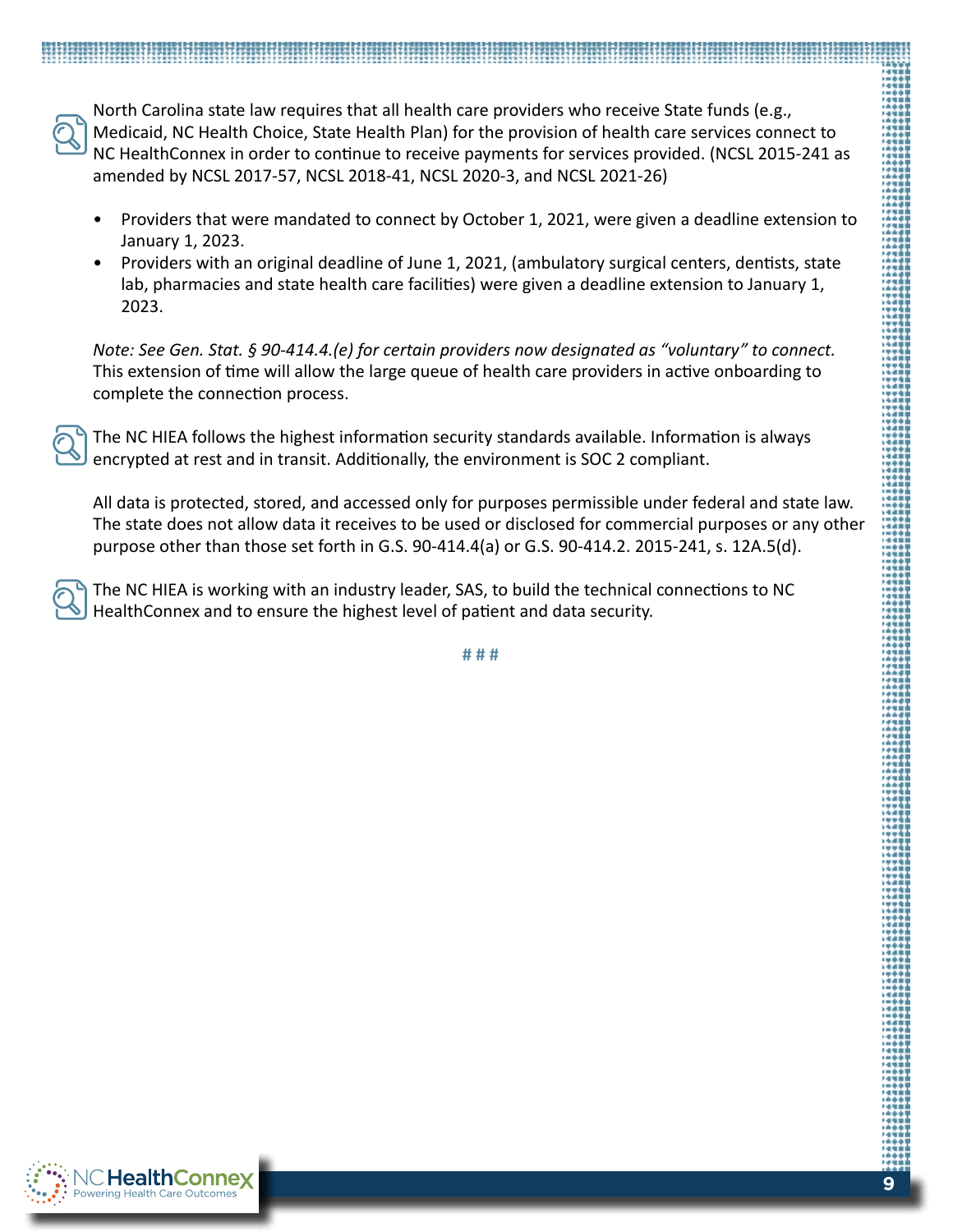### **) Frequently Asked Questions**

#### Q. What is a health information exchange, and who is the NC HIEA?

A. A health information exchange (HIE) is a secure and electronic network that gives authorized health care providers the ability to access and share health-related information across a statewide information highway. It exists to improve health care quality, enhance patient safety, improve health outcomes, and reduce overall health care costs by enabling health information to be available to health care providers about their patients' health history.

The North Carolina Health Information Exchange Authority (NC HIEA) was created by the North Carolina General Assembly to oversee and administer the state-designated HIE (NCGS 90-414.7). We will receive input and advice from an Advisory Board consisting of patients, hospital systems, physicians, technology experts, public health officials, and other key stakeholders to continuously improve the HIE network, now called NC HealthConnex, and to move toward more efficient and effective care.

#### Q. What is NC HealthConnex and who does it support?

A. NC HealthConnex is a secure electronic network that facilitates conversations between health care providers, allowing them to access and share health-related information across North Carolina.

Created by the North Carolina General Assembly (NCGS 90-414.7), NC HealthConnex is the statedesignated health information exchange and is managed by the North Carolina Health Information Exchange Authority (NC HIEA) housed within the N.C. Department of Information Technology.

#### Q. What law requires me to connect?

A. Legislation requires that all health care providers who receive state funds (e.g., Medicaid, NC Health Choice, State Health Plan) for the provision of health care services to connect to NC HealthConnex in order to continue to receive payments for services provided. (NCSL 2015-241 as amended by NCSL 2017-57, NCSL 2020-3, and NCSL 2021-26). *Note: See Gen. Stat. § 90-414.4.(e) for certain providers now designated as "voluntary" to connect.*

Providers who do not receive state funding for the provision of health care services may also connect to NC HealthConnex on a voluntary basis to support whole person care.

#### Q. How do I connect to NC HealthConnex?

- 1. The first step in connection is reviewing and signing the Participation Agreement. The Participation Agreement is the contract that governs the data sharing between your practice and the NC HIEA. This agreement can be easily found on our website with instructions for completion. For more information, visit our [How to Connect Webpage](https://hiea.nc.gov/providers/how-connect).
- 2. The second step is to have the technology in place. The NC HIEA Participation Agreement requests that EHRs be minimally capable of sending HL7 messages, version 2 and higher. EHR products that are ONC certified for Meaningful Use for the for Centers for Medicare & Medicaid Services (CMS) Incentive Programs are preferred.

NOTE: For those providers who are not currently utilizing an electronic health record system (EHR/EMR) in their practice, the average time for procurement (6-9 mos), implementation (3-6 mos), and onboarding to NC HealthConnex (3-4 mos) is 12-18 months.

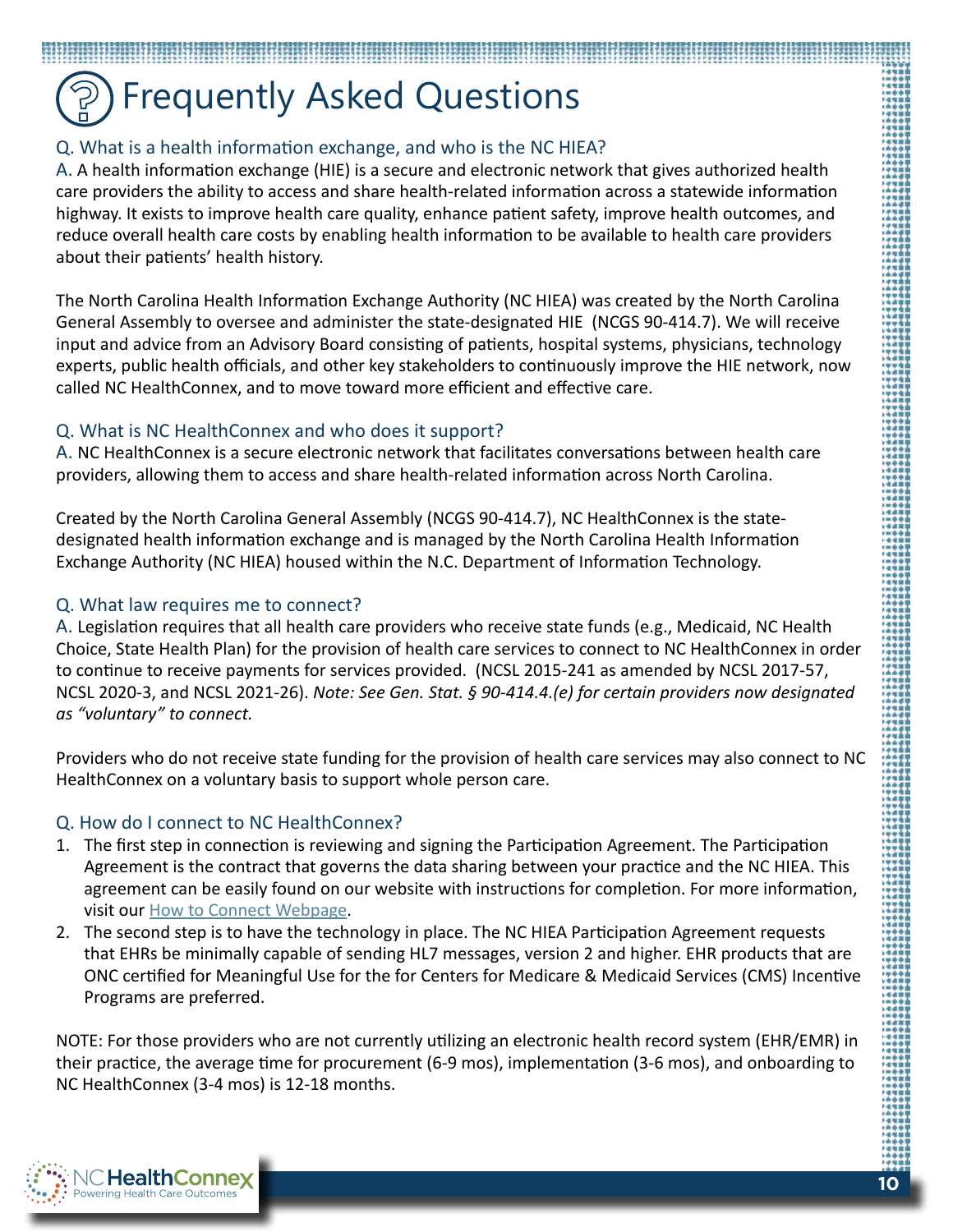#### Q. What does connected mean?

A. To meet the state's mandate, a Medicaid provider is "connected" when its clinical and demographic information pertaining to services paid for by Medicaid and other state-funded health care funds are being sent to the NC HealthConnex daily  $-$  either through a direct connection to NC HealthConnex or via a hub (i.e., a larger system with which it participates, another HIE with which it participates, or EHR vendor). Participation agreements signed with the designated entity need to list all affiliate connections.

#### Q. What is the Participation Agreement?

A. The Participation Agreement is the legal contract that governs the data sharing between your practice and the NC HIEA. This agreement can easily be found on the NC HealthConnex website with instructions for completion. The [NC HIEA Full Participation Agreement,](https://hiea.nc.gov/documents/nc-hiea-full-participation-agreement) which is aligned with federal standards – the Data Use and Reciprocal Support Agreement or DURSA – allows providers full use of NC HealthConnex's current and future value-added features, as well as fulfills the state's requirement for the submission of clinical and demographic data. The [Submission Only Participation Agreement](https://hiea.nc.gov/nc-hiea-submission-only-participation-agreement) enables a provider to submit the clinical and demographic data required by law in a one-way technical connection in order to be in compliance. However, this agreement will prohibit all other data exchange services including HIE query/data exchange and clinical registries.

#### Q. Who is required to sign a Participation Agreement—individual providers or Health Care Entities?

A. It is the Health Care Entity that signs the Participation Agreement on behalf of their practice or facility. Individual providers who are part of health care system or larger practice should ensure that their [o](https://hiea.nc.gov/)rganization is a participant. For a complete list of participants, visit [nchealthconnex.gov.](https://hiea.nc.gov/)

#### Q. Where can I find out if my organization is connected or has signed a Participation Agreement with NC HealthConnex?

A. The NC HealthConnex website provides a list of those who are connected and those who have signed an agreement [here](https://hiea.nc.gov/patients/nc-healthconnex-participant-map).

#### Q. What are participating entities?

A. Participating entities are entities that a participant has control over, entities that are under common control with a participant, or entities that share information systems with a participant. A participating entity of a participant may also be a natural person or business entity with whom the participant has a direct or indirect business or employment relationship, including any person or entity provided a license or right to access and use any of a participant's EHR product, software, and/or services. Participating entities may elect to submit HIE data through NC HealthConnex to NC HIEA under a single participant or as multiple separate participants. It is very important that each organization lists all their participating entities. These entities include separate facilities and locations. For example, some of our large connected health systems have more than 300 listed participating entities.

#### Q. Who in our organization needs to sign the Participation Agreement, and where does he or she sign the agreement?

A. The staff member who has the authority to sign contractual agreements on behalf of your practice, facility, or organization can sign the PA. Please see the instructions on your specific agreement for where the signatory must sign the agreement.

#### Q. Do I need to email a signed Participation Agreement and mail a hard copy? Or can I just send the signed Agreement by email?

A. The Participation Agreement is a form-fill pdf document made available on [nchealthconnex.gov](https://hiea.nc.gov/providers/how-connect/nc-healthconnex-participation-agreement). The NC

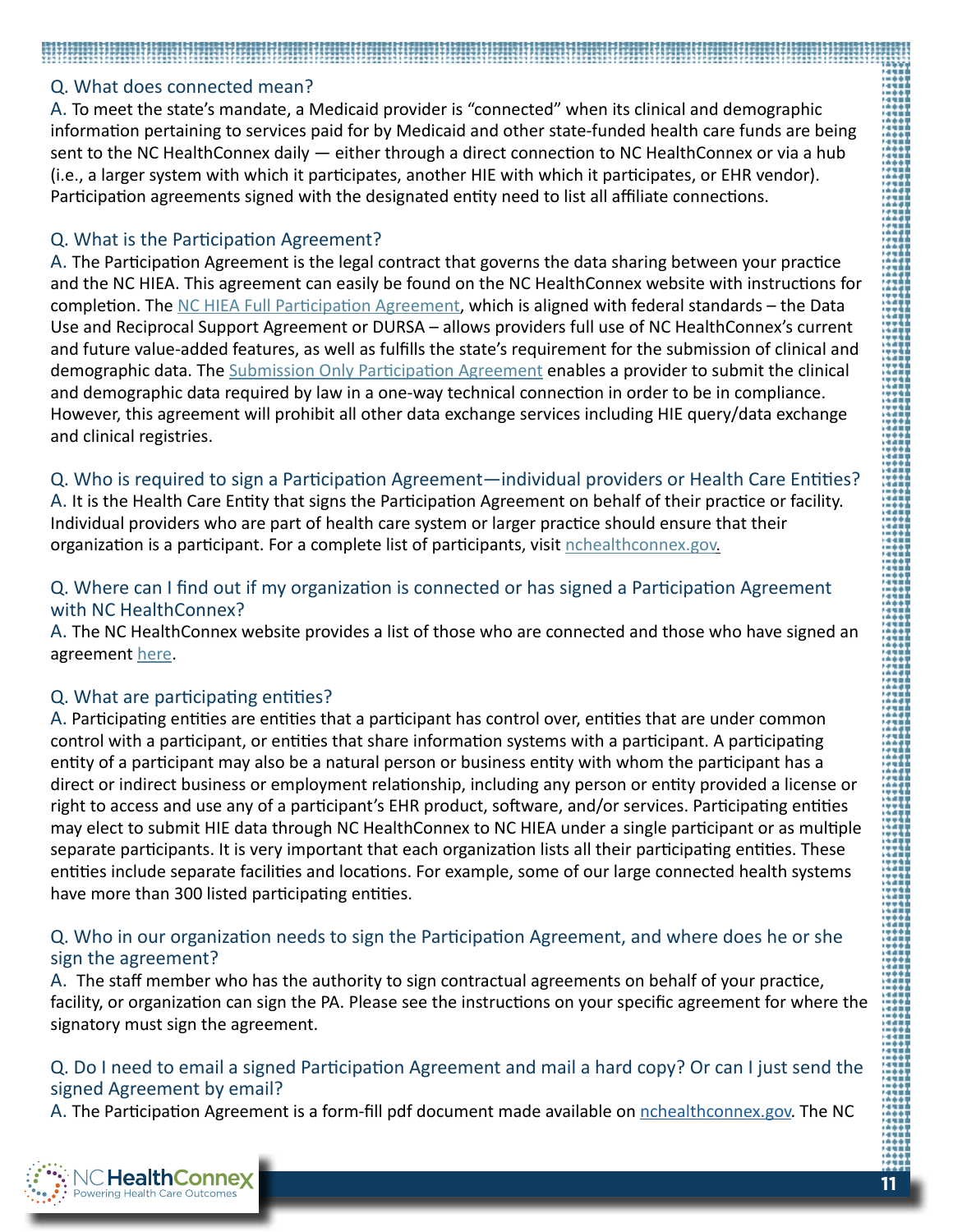#### HIEA prefers for this agreement to be completed and submitted electronically to [hiea@nc.gov](mailto:hiea%40nc.gov?subject=). If a participant would also like to send the entire completed and signed Participation Agreement in hard copy, you can mail it to the address below. Email is preferred. We do not require two copies. The physical mailing address is as follows:

NC Health Information Exchange Authority Mail Service Center 4101 Raleigh, NC 27699-4101

#### Q. Can't I just submit clinical and demographic data paid for with state funds?

A. HIEs are operating across the country and accept all patient data for the purpose of whole person care. To date, more than 80% of NC HealthConnex participants send all patient records for this same purpose. However, if your practice wants to comply with the statutory mandate in the HIE Act by submitting the required data to NC HealthConnex that is acceptable, you will need to work with your EHR vendor to filter the data. Please note that the Sumission Only Agreement does not allow your organization to query NC HealthConnex for patient data, exchange data with other participants, demonstrate active engagement with the NC HIEA registries to meet CMS Meaningful Use requirements, or to access any of the value-added features offered by the NC HIEA.

#### Q. What type of patient information can I access on NC HealthConnex?

A. NC HealthConnex participants can receive information about their patients with whom they have a relationship. This information, which is currently housed within provider organizations such as laboratory results, diagnostic studies, and clinical documents, can be viewed via a web-based portal or within your EHR if a bidirectional connection has been established with that vendor. Current data elements available in NC HealthConnex include allergies, encounters, immunizations, medications, procedures, problems, results, and single-sign on to the NC\*Notify dashboard and CSRS portal.

#### Q. What are the benefits of joining NC HealthConnex?

A. NC HealthConnex exists to improve health care quality, enhanced patient safety, improve health outcomes, and reduce overall health care costs be enabling health information to be readily available to health care providers and clinical staff across the state. It empowers providers with near, real-time clinical information that links to colleagues across NC and travels seamlessly and securely to their practice, ultimately helping to reduce medical errors and duplicative procedures.

#### Q. What are the value-added features for full participants to utilize?

A. **Exchange Services** – NC HealthConnex enables full participants to query via their EHR or via a web-based clinical portal other participating health care providers with whom they share a patient. Additionally, NC HealthConnex has established connectivity to two national networks to enable interstate data sharing - the eHealth Exchange, which is query based and pulls CCDs, and the Patient Centered Data Home, which pushes ADT alerts based on patient zip code when patients present in out-of-state health systems.

**Messaging Services** – Participants can easily send encrypted messages between other HISP providers through NC HealthConnex's direct secure messaging service. Through our partnership with Secure Exchange Solutions and DirectTrust, NC HealthConnex and its participants have access to a directory of secure messaging addresses, available to participants in a .csv format.

**Registry Services** –The NC HIEA partners with the North Carolina Divison of Public Health (NCDPH) to deliver public health registry reporting for full participants through their NC HealthConnex connections.

• COVID-19 Vaccine Management System – This cloud-based solution enables vaccine management and data sharing across the care continuum. NC HealthConnex receives COVID-19 vaccine administration data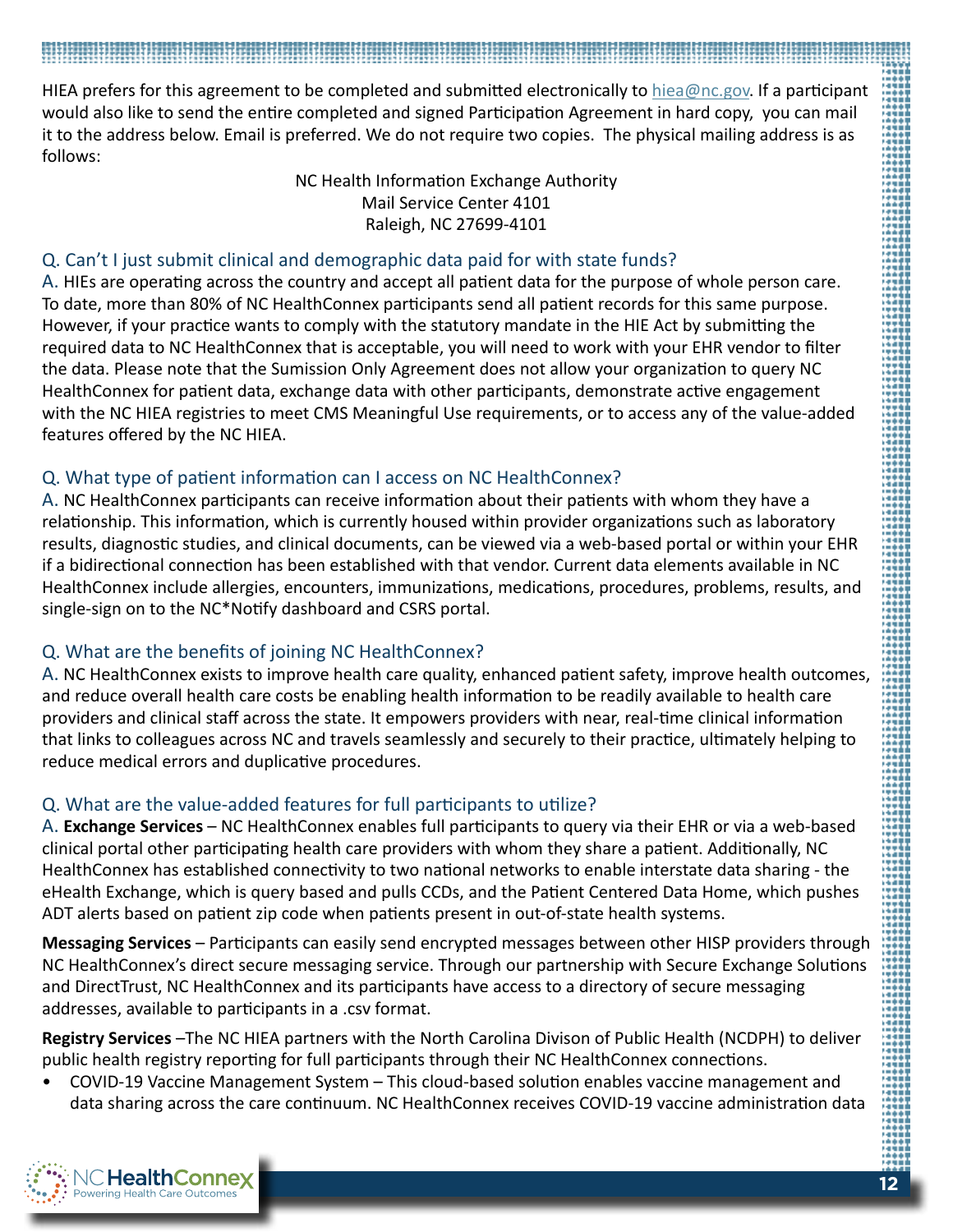from points of care and offers connectivity to CVMS and patient matching across sources to enhance vaccine data. This data exchange reduces the need for manual data entry directly into CVMS.

- N.C. Immunization Registry Bi-directional routing of patient immunization information through a common NC HealthConnex interface is only available to participants who complete the NCIR onboarding process with the NCDPH's Immunization Branch.
- Electronic Laboratory Rreporting Electronic reporting from laboratories to the NCDPH of laboratory reports identifying required reportable communicable diseases and conditions.
- N.C. Diabetes Specialized Public Health Registry This registry accepts electronic submissions from eligible hospitals, eligible critical access hospitals, and eligible professionals, according to the standards required to meet the definitions of Meaningful Use Stage 3 and Modified Stage 2. Submission to the N.c. Diabetes Specialized Registry is available to full participants of NC HealthConnex.

**Notification Services** – NC\*Notify is a subscription-based service that notifies providers as their patients receive services across the care continuum. Based on admission, discharge, and transfer data received from more than 130 participating hospitals, plus encounter data from more than 7,000 ambulatory care settings, the NC\*Notify real-time event notifications provide care teams with valuable information that spans geographic and care settings and supports state and federal efforts to focus on patient-centered care.

**Data Quality** – The NC HIEA places a significant emphasis on NC HealthConnex's data integrity. The Data Quality program is foundational and has a direct impact on all of NC HealthConnex's value-added services.

**Work Groups** – Work groups are an important component of the NC HIEA's strategy to gather stakeholder input while working to help providers meet the state's requirements for connection, as well as develop use cases to promote adoption and use of NC HealthConnex. The NC HIEA current work groups include Behavioral Health, Dental, and Use Case.

#### Q. Which electronic health records systems support connection to NC HealthConnex?

A. [These electronic health records vendors](https://hiea.nc.gov/providers/electronic-health-record-vendor-connectivity-report) are live and submitting data to NC HealthConnex. This list is not exhaustive. NC HealthConnex is continuing to grow and work with new vendors. To ensure that vendors can meet NC HealthConnex standards, review the **[technology specifications](https://hiea.nc.gov/nc-healthconnex-onboarding-packet-and-technical-specifications)**, and discuss them with your vendor.

#### Q. How do NC HealthConnex participants gain access to the clinical portal to view patient records?

A. The participant account administrator for your organization is responsible for managing the creation of user accounts. Please contact your participant account administrator to request access to the NC HealthConnex portal or a direct secure messaging account. If you do not know your participant account administrator, please contact the N.C. Health Information Exchange Authority Help Desk team at [HIESupport@sas.com](mailto:HIESupport%40sas.com?subject=) or (919) 531-2700.

#### Q. What is the difference between a uni-directional and bi-directional connection/integration?

A. Organizations that have opted for a Full Participation Agreement may access NC HealthConnex data via a uni-directional or bi-directional data connection. Organizations with a uni-directional connection/integration to NC HealthConnex may access their patients' longitudinal patient records via the NC HealthConnex web-based clinical portal. Organizations connected bi-directionally may access NC HealthConnex data via their organizational electronic health records (EHR). NC HIEA can help determine whether your practice participates in a bidirectional exchange with a HIE to support care transitions, which CMS requires to be eligible for the Merit-Based Incentive Payment System. \*NOTE: Bi-directional data connections to NC HealthConnex are dependent upon your EHR's technical capability. Please work with your EHR vendor to determine if this is an option for your organization.

#### Q. Are there restrictions on submitting substance use data to NC HealthConnex?

A. Alcohol and substance use disorder programs that hold themselves out as or advertise as providers of

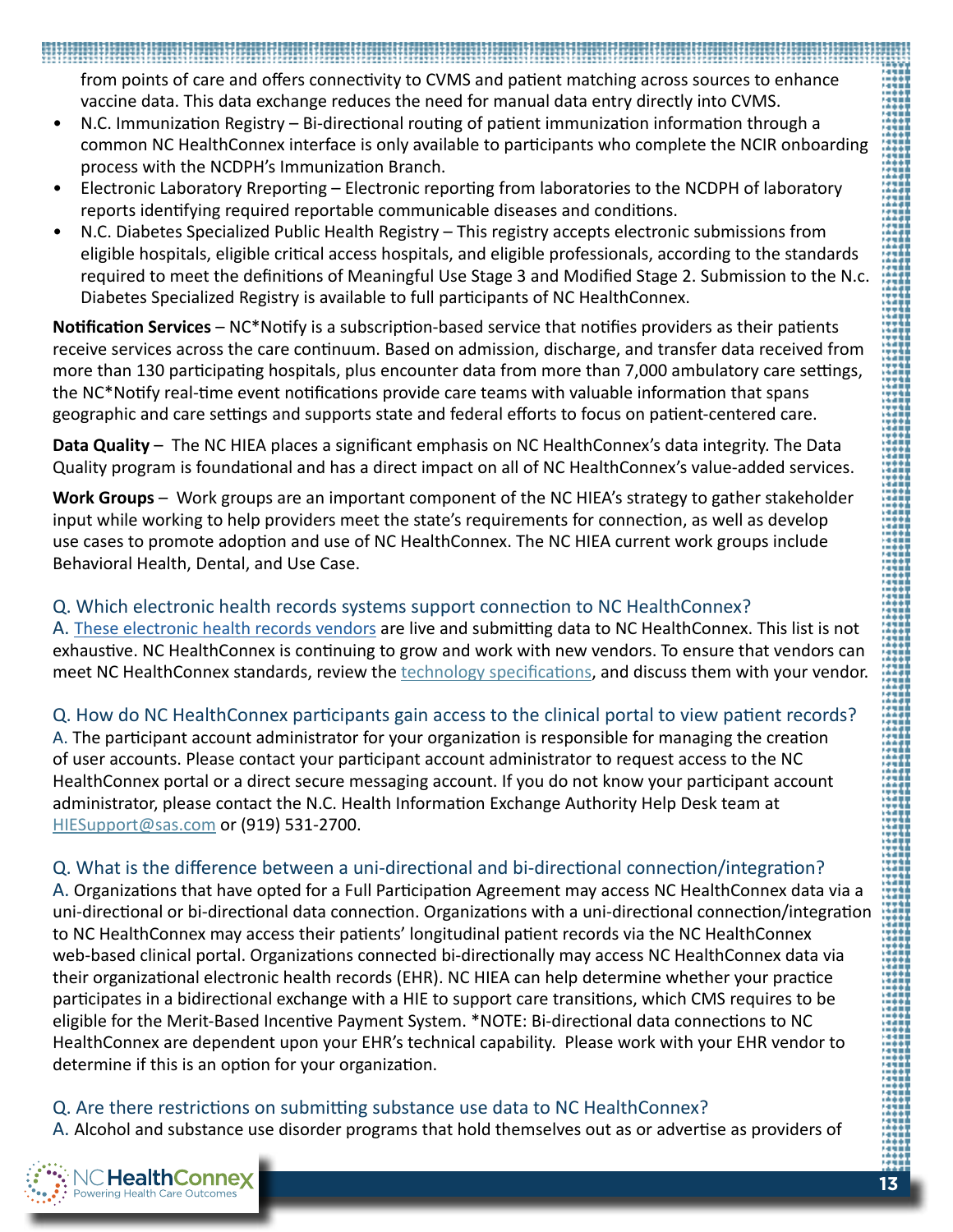substance use disorder treatment and who receive any type of federal assistance as outlined in 42 C.F.R. Part 2 cannot generally disclose data through to NC HealthConnex in the following conditions:

- 1. If the data would identify a patient as an alcohol or substance abuser
- 2. If the data was obtained by an alcohol or substance abuse program for treating, diagnosing, or making a referral for the patient's alcohol or substance abuse problem.

Units within a larger health care organization that are covered by 42 C.F.R. Part 2 should also withhold patient data pertaining to substance use disorder patients. However, the remaining clinical data (e.g., general medical information, mental health data, procedures, laboratory tests) can be submitted to NC HealthConnex. Part 2 providers may disclose part 2 information in the event of an emergency directly to a requesting physician if he or she needs the information to treat the emergency condition pursuant to 42 C.F.R. §2.51 or if the patient has authorized the specific disclosure in writing in compliance with 42 C.F.R. § 2.31. This can be done using NC HealthConnex direct secure messaging. Please review 42 C.F.R. Part 2 before disclosing any alcohol or substance abuse information through NC HealthConnex.

#### Q. Can I share data related to a patient's behavioral health through NC HealthConnex?

A. Yes. Most behavioral health information is permitted to be shared through NC HealthConnex. However, the Health Insurance Portability and Accountability Act does not allow mental health providers to disclose a patient's psychotherapy notes to others unless the patient authorizes the disclosure.

Although participants cannot submit Part 2 data or psychotherapy notes to the NC HealthConnex data repository, participants are permitted to share these types of information via direct secure messaging with other participants through NC HealthConnex. The provider sending the message must comply with applicable law and obtain the required consent or authorization from the patient before disclosing the data. Learn more about the [NCHIEA's secure messaging service.](https://hiea.nc.gov/services/direct-secure-messaging)

#### Q. How do I provide my patients the ability to opt out?

A. Once you sign a Participation Agreement with the NC HIEA, we give your team a welcome packet, which includes valuable patient education and opt-out materials. Your practice can choose how they would like to include this information into their workflow. However, we encourage providers to include a statement about disclosures made to NC HealthConnex in their Notice of Privacy Practices. Opt-out forms are also readily available online. Once the form is received by our office, it is processed in two business days. We recommend that participants begin patient education as soon as they sign the PA while their facility is in onboarding for the technical connection. The NC HIEA also includes information for patients on its website at [https://hiea.nc.gov/patients.](https://hiea.nc.gov/patients)

#### Q. How secure is NC HealthConnex?

A. The NC HIEA takes patient health data privacy and security very seriously. The NC HIEA is considered to be a health information organization (HIO) under HIPAA. In accordance with HIPAA regulations and state and federal law, the NC HIEA has entered into and will enter into Business Associate Agreements or HIPAA-compliant agreements with all organizations (e.g., covered entities) that will receive protected health information (PHI) from NC HealthConnex. The state also has the authority to audit the activity of organizations that receive PHI from the NC HealthConnex network. The NC HIEA follows the highest information security standards available. Information is always encrypted at rest and in transit. Additionally, the environment is SOC 2 compliant.

#### Q. What are the policies in place in the event of a breach?

A. The NC HIEA recognizes the vital role that information technology has in the health care industry,

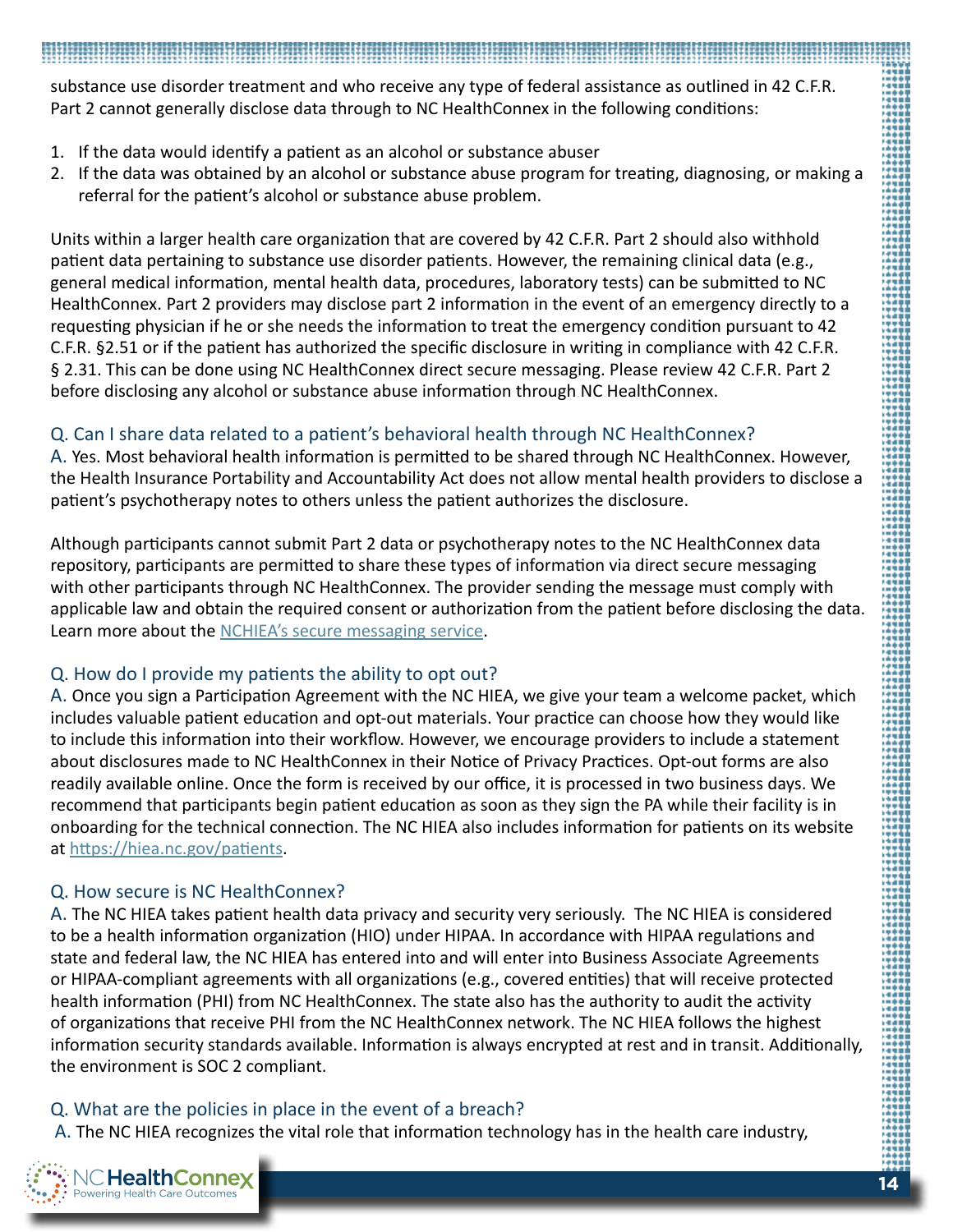specifically health information exchange. NC HIEA and its participants have a shared responsibility to protect our cyber resources and citizens' electronic health care records. The NC HIEA has Privacy and Security policies that detail the procedures for security, HIPAA, or eHealth Exchange breach in which any incident of unauthorized access to/acquisition of encrypted records or data containing personal information, along with the confidential process, occurs.

The NC HIEA takes its role as a steward of patient data very seriously and abides by the highest security standards as set by federal and state law. Additionally, the NC HIEA will perform regular audits to ensure compliance, follow data specifications standards already set by the eHealth Exchange, and strive to minimize the amount of data shared to what is required to provide safe, quality, affordable care to patients.

#### Q. Can the NC HIEA sell the data that providers submit about patient care?

A. No. All data is protected, stored, and accessed only for purposes permissible under federal and state law. The NC HIEA takes patient health data privacy and security very seriously and will never use HIE data for commercial purposes.

Q. Can information be shared with organizations that do not participate with NC HealthConnex? A. You must be a full participant to access information within NC HealthConnex.

#### Q. I am concerned about my patients' protected health information. How can I be sure that it will remain private and secure?

A. The NC HIEA takes patient health data privacy and security very seriously. In accordance with HIPAA regulations and state law, the NC HIEA has entered and will enter Business Associate Agreements with all organizations that will receive protected health information (PHI) from NC HealthConnex. The state also has the authority to audit the activity of organizations that receive PHI from NC HealthConnex. The NC HIEA follows the highest information security standards available. Information is always encrypted at rest and in transit. Additionally, the environment is SOC 2 compliant.

#### Q. How will data submitted to NC HealthConnex be used?

A. Patient data will become part of the patient's longitudinal record for the permitted purposes outlined in the Participation Agreement (governing agreement for data use and sharing) and in applicable law. The NC HIEA takes very seriously the responsibility of protecting the data entrusted to NC HealthConnex for the purposes of health information exchange and as outlined by the General Assembly. Health care providers can rest assured that the NC HIEA, as a state entity, is prohibited from using HIE data for commercial purposes. SAS, the state's technology vendor, is also prohibited from using HIE data for commercial purposes and may only use, disclose, or access the data as directed by the state. Permitted uses of HIE data include only those allowable under HIPAA and applicable law, including patient treatment, payment, health care operations, public health activities, registries, and reporting. For example, a clinical event notification will allow a full participant who shares a patient with another health care organization to know where that patient has touched the system because this supports care coordination.

#### Q. What is the cost of subscribing to NC HealthConnex?

A. Currently, there is no fee to connect. The N.C. Health Information Exchange Authority is funded by the state of North Carolina, with a goal to be receipts-supported in the future. The N.C. General Assembly believes in the value of a robust state-operated health information exchange and has committed annual funding to this endeavor. As we develop a roadmap for future sustainability, fees related to the consumption of value-added features will be vetted thoroughly with all stakeholders and recommended to the General Assembly before any final decisions are made. \*NOTE: While there are currently no fees charged by the state for the connection to or use of NC HealthConnex, some electronic health records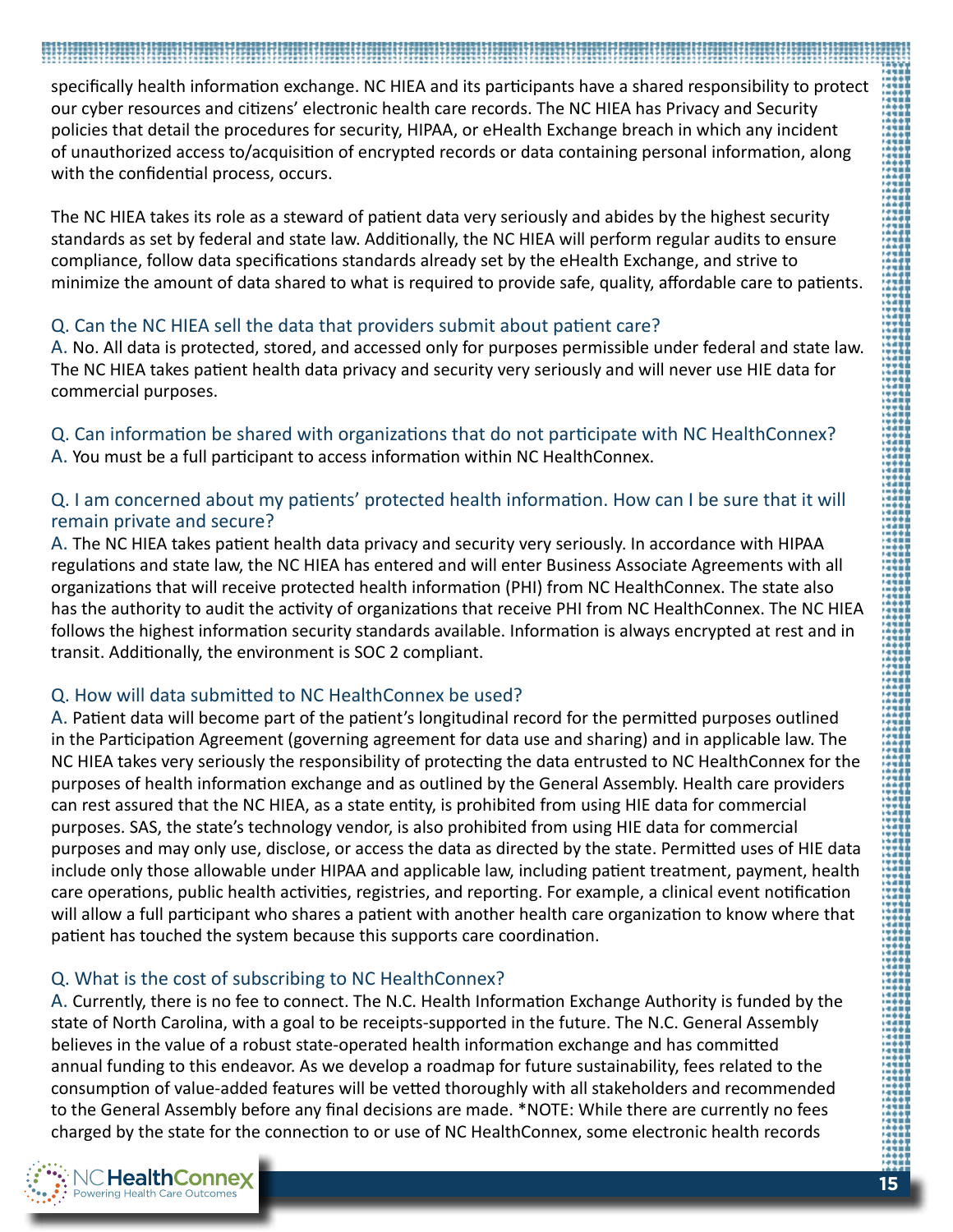vendors may charge fees (e.g., technical build, maintenance) to their customers for this connection.

#### Q. Are there fees to obtain a Direct secure message account?

A. There are no fees to obtain a direct secure messaging account. Direct secure messaging is a safe, scalable, and standards-based method for the exchange of protected health information. However, medical providers will need to sign a full participation agreement to receive credentials. \*NOTE: Direct secure messaging credentials are part of the package of N.C. Health Information Exchange Authority services that includes a technical connection to submit data. For more information, see the direct secure messaging fact [sheet](https://hiea.nc.gov/direct-secure-messaging-fact-sheet/download?attachment).

#### Q. What if the EHR vendor does not have the technical capabilities to connect to NC HealthConnex?

A. The N.C. Health Information Exchange Authority offers a variety of connection options to NC HealthConnex. However, there are some instances in which an electronic health record vendor does not have the technical capability to connect to NC HealthConnex. In those instances, you will receive correspondence from NC HIEA about this and options for possible next steps.

#### Q. Where can I find more information?

A. For more information, visit [www.nchealthconnex.gov,](https://hiea.nc.gov) call the NC HIEA business office at 919-754-6912 or send an email to [hiea@nc.gov](mailto:hiea%40nc.gov?subject=).

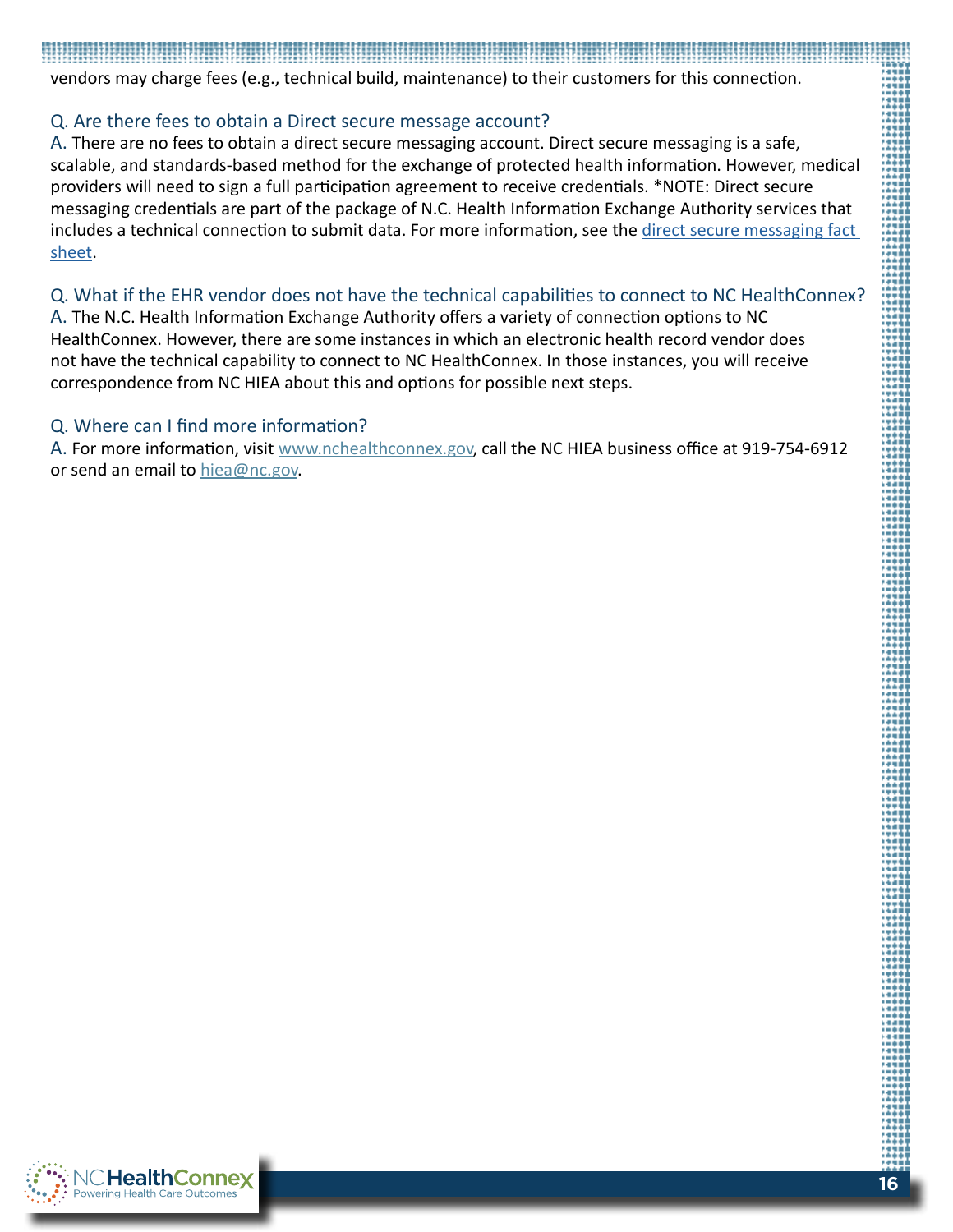# NC HealthConnex Connection FAQs

Q. If my health care organization has completed a participation agreement but does not yet have a "live" connection, should I request an extension of the deadline to January 1, 2023? Is there a form to fill out? A. No forms or additional applications are required. Signing a participation agreement and actively engaging in the onboarding process with your technical vendor demonstrates a good-faith effort to meet the extended deadline of January 1, 2023. This extension of time allows the large queue of health care providers in active onboarding to complete the connection process. Please continue your active efforts to complete onboarding. Connecting to NC HealthConnex can take up 12 months, depending on your organization's electronic health records software. There are no guarantees of additional time extensions to statutory deadlines, and a report of providers who have not connected is due to the General Assembly in March 2022.

#### Q. Does the January 1, 2023, deadline automatically extend to all health care providers who had a June 1, 2020, or October 1, 2021, deadline?

A. Yes. All health care providers who had an October 1, 2021, deadline now have until January 1, 2023, to meet the statutory requirement.

If your health care organization has not signed a participation agreement with the NC Health Information Exchange Authority (NC HIEA), it is highly recommended to begin the process now as there are currently more than 5,000 health care facilities in onboarding. For more information, please join one of the monthly [How to](https://hiea.nc.gov/providers/how-connect)  [Connect Calls.](https://hiea.nc.gov/providers/how-connect)

If your organization has executed a participation agreement with the NC HIEA and is already in active onboarding, please be advised that you are expected to continue the technical integration. Failure to continue onboarding efforts will cause your organization to lose its place in the onboarding queue.

If your organization has executed a participation agreement with the NC HIEA but has not started the onboarding process, be advised that the NC HealthConnex technical team will contact your organization when technical discussions are to begin with your practice. Please contact [hiea@nc.gov](mailto:hiea%40nc.gov?subject=) with questions about your organization or if your organization needs additional guidance regarding instructions it has already received from NC HealthConnex or its technical team.

#### Q. Does the January 1, 2023, deadline apply to local management entities/managed care organizations that had an October 1, 2021, deadline?

A. No. The January 1, 2023, extension does not include local management entities/managed care organizations.

#### Q. I have not completed a participation agreement with the NC HIEA. When should I begin this process now that the deadline has been moved to January 1, 2023?

A. The NC HIEA encourages all providers and organizations impacted by the [Health Information Exchange Act](https://www.ncleg.gov/EnactedLegislation/SessionLaws/PDF/2019-2020/SL2019-23.pdf) and related session laws passed by the General Assembly to begin the process now to initiate their good-faith effort to meet the state's reporting requirements. Currently, more than 5,000 facilities are in onboarding, and it can take up to a year to complete the connection process.

#### Q. Where can I find more information?

A. For more information, visit [www.nchealthconnex.gov,](https://hiea.nc.gov) call the NC HIEA business office at 919-754-6912 or send an email to [hiea@nc.gov.](mailto:hiea%40nc.gov?subject=)

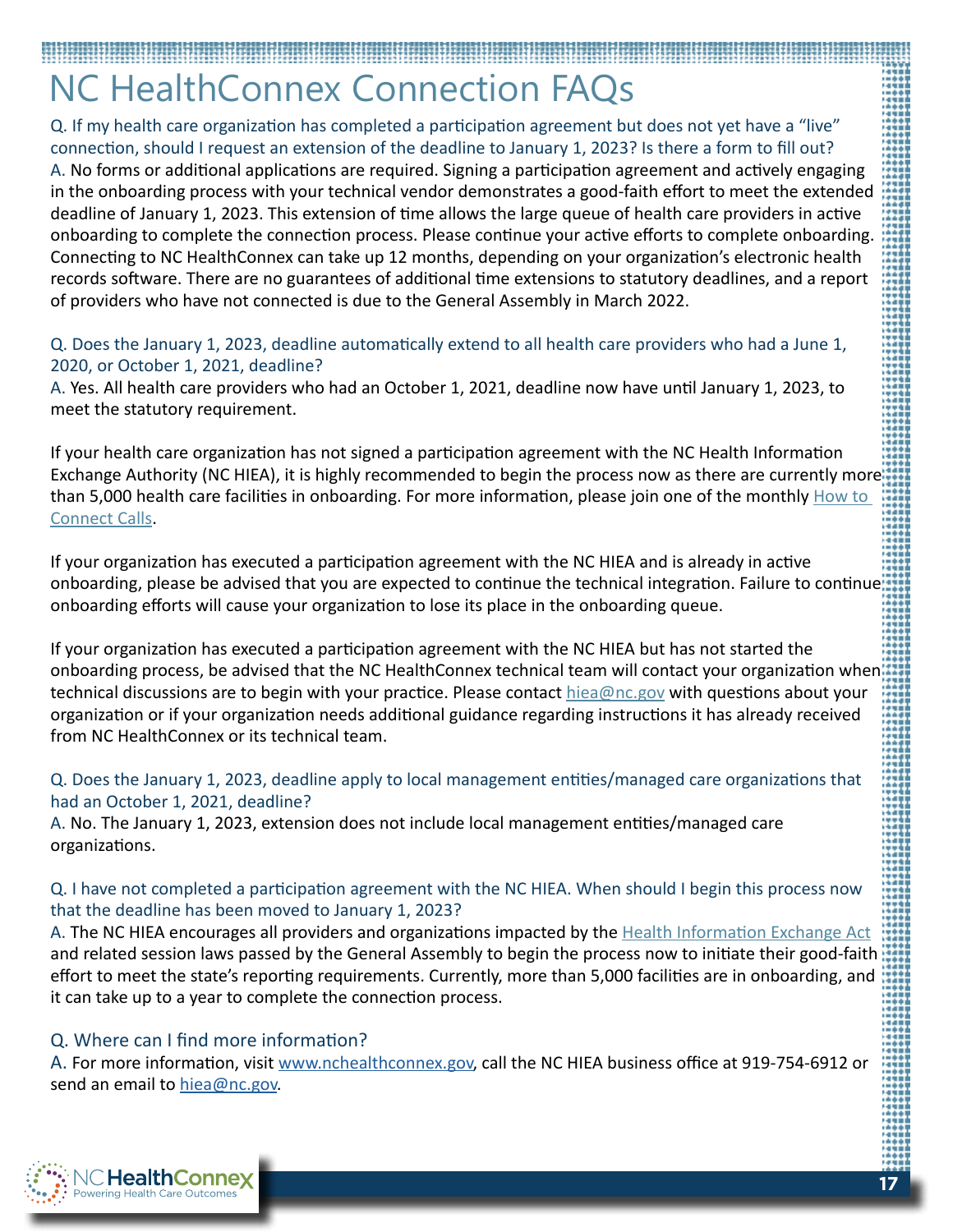Q. My health care organization is in queue to complete onboarding. How long before we can expect to be live in production so that we can fully participate in the state's health information exchange? A. The NC HIEA's technical connections team is working with more than 200 disparate electronic health records vendors to build technical integrations to NC HealthConnex. Currently, more than 80 EHRs are live [in production](https://hiea.nc.gov/providers/electronic-health-record-vendor-connectivity-report). Currently, on-premises connections take 3-4 months and cloud roll-ons take 2-4 weeks. Full participants may request expedited access to the clinical portal during the COVID-19 public health crisis to enable more informed treatment decisions at the point of care. To request access, please reach out to NC HIEA's SAS Help Desk at **HIESupport@sas.com** or (919) 531-2700.

#### Q. Does the connection mandate apply to providers and organizations who do not have an electronic health record (EHR) system, but who otherwise provide services to Medicaid beneficiaries and/or other State-funded health care program beneficiaries?

A. Yes. Providers and organizations that are subject to condition-of-payment connection mandate in [N.C. Gen. Stat. § 90-414.4](https://www.ncleg.gov/EnactedLegislation/Statutes/PDF/BySection/Chapter_90/GS_90-414.4.pdf) are not exempt from the mandate because they do not presently maintain an electronic health record. To connect and submit data to NC HealthConnex, a provider or organization must have an EHR that is minimally capable of sending HL7 messages, version 2 or higher. The NC HIEA is working with more than 200 electronic health records vendors, including [vendors submitting data](https://hiea.nc.gov/providers/electronic-health-record-vendor-connectivity-report). We encourage you to procure an EHR as soon as you are able so that you can begin the connection and onboarding processes. Connecting to NC HealthConnex can take up 12 months, depending on your EHR software.

#### Q. If I'm an in-network provider with State Health Plan for Teachers and State Employees and decide to not connect to NC HealthConnex, will I be able to bill my patients directly to recoup payments that I would have received if I had connected to the health information exchange?

A. No. An in-network provider with State Health Plan for Teachers and State Employees who renders health care services, including prescription drugs and durable medical equipment, and does not connect to NC HealthConnex is prohibited from billing State Health Plan or a plan member more than would be billed if the provider was an NC HealthConnex Participant. See [N.C. Gen. Stat. § 90-414.4\(b1\)](https://www.ncleg.gov/EnactedLegislation/Statutes/PDF/BySection/Chapter_90/GS_90-414.4.pdf). Providers participating in the State Health Plan network should reach out to the State Health Plan with questions regarding this provision at BCBSNC Provider Services at 1-800-777-1643 or [providerupdates@BCBSNC.](mailto:providerupdates%40BCBSNC.com?subject=) [com.](mailto:providerupdates%40BCBSNC.com?subject=)

#### Q. Do updated statutory deadlines to the Statewide Health Information Exchange Act's connection mandate affect the [hardship extension process](https://medicaid.ncdhhs.gov/blog/2020/11/17/legislation-gives-certain-providers-more-time-connect-nc-healthconnex) that the N.C. Department of Health and Human Services (NCDHHS) facilitates?

A. Before Session Law 2021-26 extended certain providers' NC HIEA connection deadline to January 1, 2023, the N.C. General Assembly passed Session Law 2019-23 in June 2019. The earlier session law modified the Statewide Health Information Exchange Act and gave NCDHHS the authority to grant a temporary hardship extension to classes of providers for whom acquiring and implementing an electronic health record (EHR) system and connecting to the HIE network would constitute an undue hardship. The hardship extension delay gave certain eligible providers and practices until as late as December 31, 2022, to connect to the NC HIEA.

Now, pursuant to both Session Laws 2019-23 and 2021-26, the operative deadline for many providers and their organizations to connect to NC HealthConnex and submit mandated data is January 1, 2023. Providers and entities with questions about the Hardship Extension process should contract the NC DHHS Division of Health Benefits Provider Ombudsman at [Medicaid.ProviderOmbudsman@dhhs.nc.gov](mailto:Medicaid.ProviderOmbudsman%40dhhs.nc.gov?subject=).

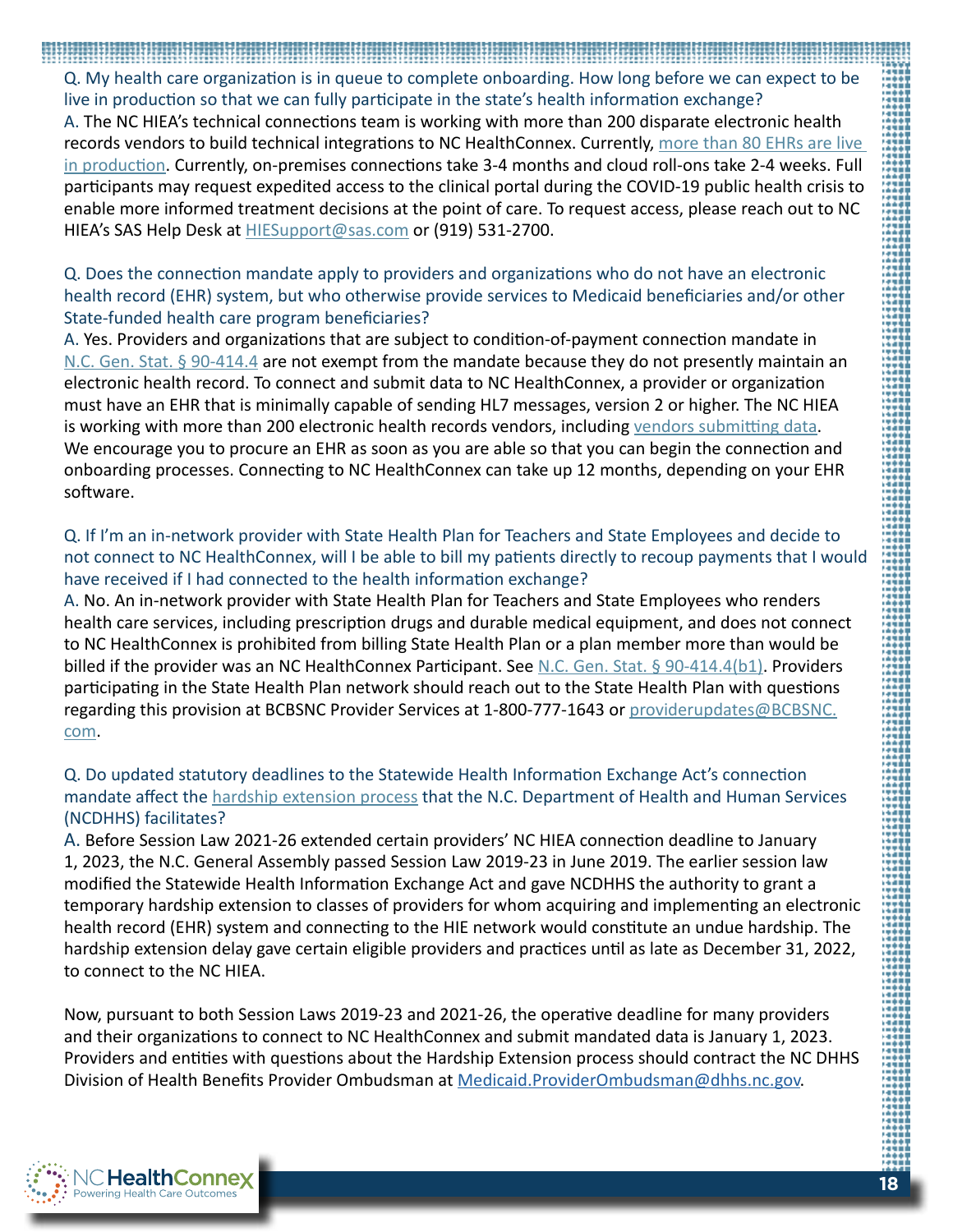#### Q. When should I plan to connect to NC HealthConnex now that the deadline has been extended? A. Now. The extension of the connection deadline until January 1, 2023, allows additional time for health care providers to complete their technical onboarding process without being out of compliance with the HIE Act. However, please note that there are more than 5,000 facilities in onboarding at this time. Providers should continue to work diligently to connect to NC HealthConnex. The NC HIEA will be providing the N.C. General Assembly with a compliance-related report concerning providers' and organizations' connection efforts by March 2022.

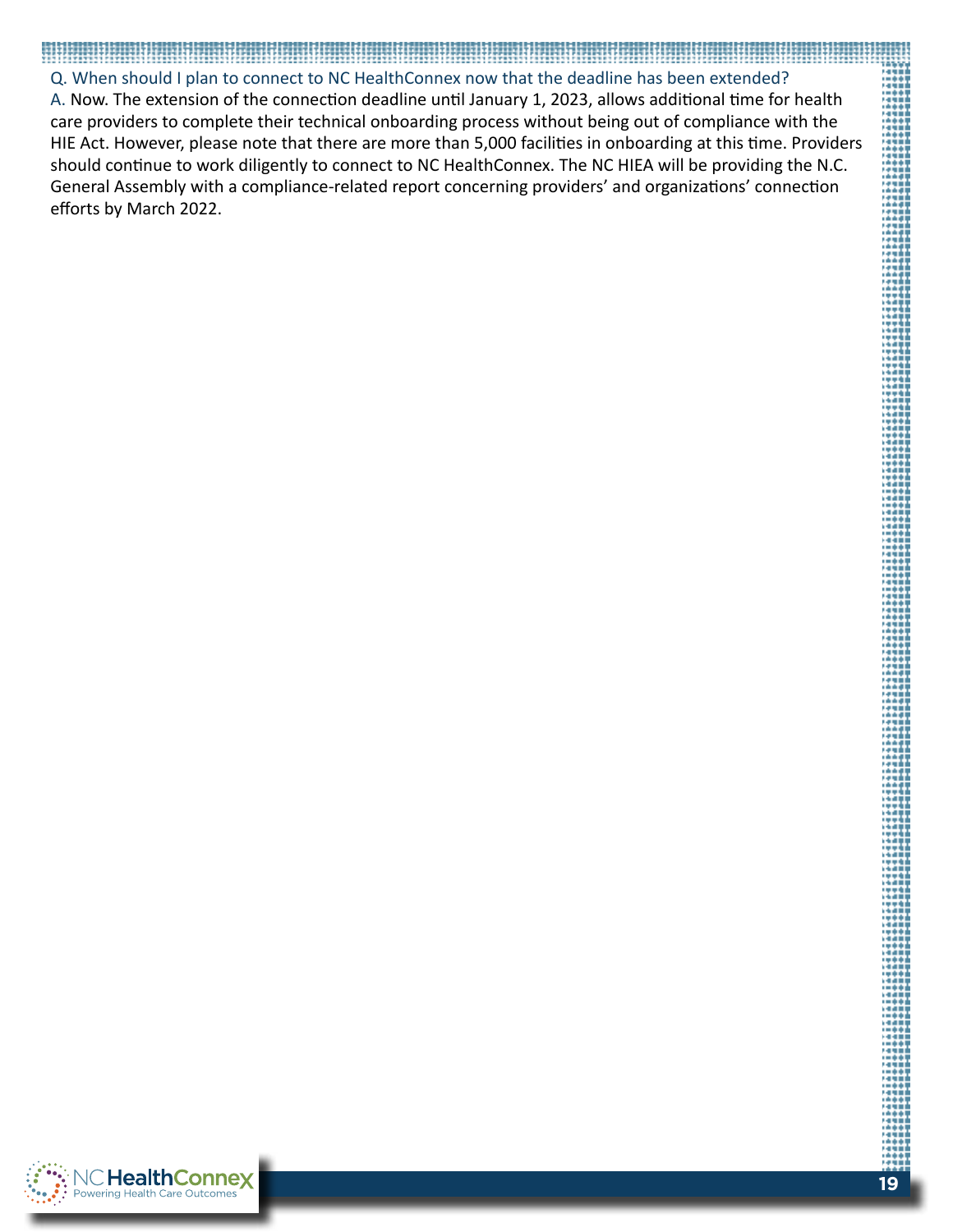NC HealthConnex Suite of Services

In addition to the core functionality of the NC HealthConnex health information exchange infrastructure, we offer full participants additional services designed to integrate more complete patient information into care delivery.

**Exchange Services** – NC HealthConnex enables full participants to query via their EHR or via a web-based clinical portal other participating health care providers with whom they share a patient. Additionally, NC HealthConnex has established connectivity to two national networks to enable interstate data sharing – the eHealth Exchange, which is query based and pulls CCDs, and the Patient Centered Data Home, which pushes ADT alerts based on patient zip code when patients present in out of state health systems.

**Messaging Services** -–Participants can easily send encrypted messages between other HISP providers through NC HealthConnex's direct secure messaging service. Through our partnership with Secure Exchange Solutions and DirectTrust, NC HealthConnex and its participants have access to a directory of secure messaging addresses, available to participants in a .csv format.

**Registry Services** – The NC HIEA partners with the N.C. Divison of Public Health (NCDPH) to deliver public health registry reporting for full participants through their NC HealthConnex connections.

- COVID-19 Vaccine Management System This cloud-based solution enables vaccine management and data sharing across the care continuum. NC HealthConnex receives COVID-19 vaccine administration data from points of care and offers connectivity to CVMS and patient matching across sources to enhance vaccine data. This data exchange reduces the need for manual data entry directly into CVMS.
- N.C. Immunization Registry Bi-directional routing of patient immunization information through a common NC HealthConnex interface is only available to Participants who complete the NCIR onboarding process with NCDPH's Immunization Branch.
- Electronic Laboratory Reporting Electronic reporting from laboratories to NCDPH of laboratory reports identifying required reportable communicable diseases and conditions.
- N.C. Diabetes Specialized Public Health Registry This registry accepts electronic submissions from eligible hospitals, eligible critical access hospitals, and eligible professionals, according to the standards required to meet the definitions of Meaningful Use Stage 3 and Modified Stage 2. Submission to the N.C. Diabetes Specialized Registry is available to full participants of NC HealthConnex.

**Notification Services** – NC\*Notify is a subscription-based service that notifies providers as their patients receive services across the care continuum. Based on admission, discharge, and transfer data received from more than 130 participating hospitals, plus encounter data from more than 7,000 ambulatory care settings, the NC\*Notify real-time event notifications provide care teams with valuable information that spans geographic and care settings and supports state and federal efforts to focus on patient-centered care.

**Data Quality** – The NC HIEA places a significant emphasis on NC HealthConnex's data integrity. The Data Quality program is foundational and has a direct impact on all of NC HealthConnex's value-added services.

Work Groups – Work groups are an important component to the NC HIEA's strategy to gather stakeholder input to help providers meet the state's requirements for connection and develop use cases to promote adoption and use of NC HealthConnex. The NC HIEA's current work groups include Behavioral Health, Dental, and Use Case.

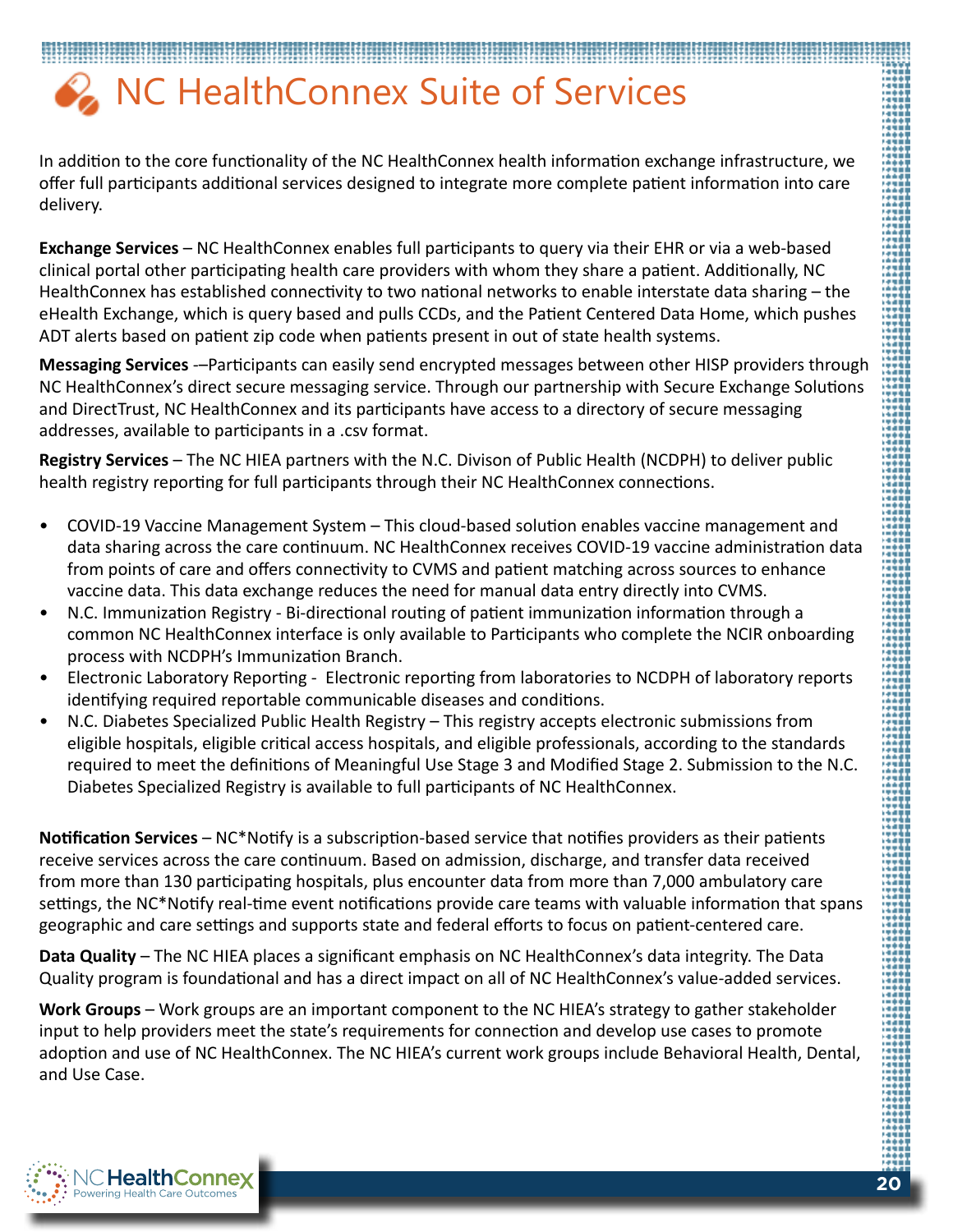# WHAT TO EXPECT WHAT TO EXPECT

Navigating through the NC HealthConnex connection process Navigating through the NC HealthConnex connection process

# **STEP 1**

# **Submit Participation Submit Participation** Agreement **Agreement**

for connection. Find detailed for connection. Find detailed the participation agreement. the participation agreement. instructions for completing Our team will process your nstructions for completing Our team will process your agreement and place your agreement and place your organization in the queue organization in the queue

# **STEP 5**

### **SAS Technical SAS Technical Discussions Discussions**

technical kick-off . SAS will technical kick-off. SAS will partners at SAS will reach partners at SAS will reach development to connect development to connect EHR vendor throughout EHR vendor throughout work directly with your including our technical work directly with your ncluding our technical out to you to start a Our team members, out to you to start a Our team members, your organization. your organization.

# **STEP 2**

# **Agreement & Welcome Executed Participation**  Agreement & Welcome Executed Participation **Packet**

participation agreement along participation agreement along Welcome Packet to begin the Welcome Packet to begin the with the NC HealthConnex with the NC HealthConnex Our team will return your Our team will return your organization's executed organization's executed onboarding process. onboarding process

# **Keep in Touch Keep in Touch STEP 6**

#### your connection is completed your connection is completed with our technical team. This vital that your organization's vital that your organization's with our technical team. This Throughout onboarding, it's Throughout onboarding, it's will be imperative to ensure will be imperative to ensure consistent communication consistent communication point of contact maintain point of contact maintain successfully. successfully.

# Suite of Services Enabled **Suite of Services Enabled STEP 3**

HealthConnex SAS Help Desk HealthConnex SAS Help Desk at HIESupport@sas.com. For at HIESupport@sas.com. For portal by contacting the NC portal by contacting the NC any other services, please any other services, please request access to the NC equest access to the NC contact the NC HIEA at contact the NC HIEA at HealthConnex clinical Health Connex clinical Full participants can Full participants can

# **STEP 7 Go Live**

HIEA@nc.gov.

HIEA@nc.gov

your organization's data in the /our organization's data in the providers will begin to see providers will begin to see complete, you will receive complete, you will receive HealthConnex is live, and Once your organization's Once your organization's HealthConnex is live, and technical connection is technical connection is your connection to NC your connection to NC an email announcing an email announcing clinical portal. clinical portal

# **Training and Patient Training and Patient STEP 4 Education**  Education

training, please submit the training, please submit the virtually or on-site, as well virtually or on-site, as well as free patient education as free patient education Training Request Form. **Training Request Form** brochures. To request brochures. To request opportunities, either The NC HIEA offers opportunities, either The NC HIEA offers multiple training multiple training

# **STEP 8**

# **Ongoing Support Ongoing Support**

in using this tool for improved patient care. Reach out to the n using this tool for improved your health care organization patient care. Reach out to the your health care organization are here to help. Throughout nc.gov or the SAS Help Desk are here to help. Throughout nc.gov or the SAS Help Desk We and our partners at SAS We and our partners at SAS at HIESupport@sas.com for at HIESupport@sas.com for connection, including post-NC HealthConnex provider connection, including postthe entire lifecycle of your **NC HealthConnex provider** the entire lifecycle of your connection, we can assist connection, we can assist elations team at  $HIEA@$ relations team at HIEA@ assistance.



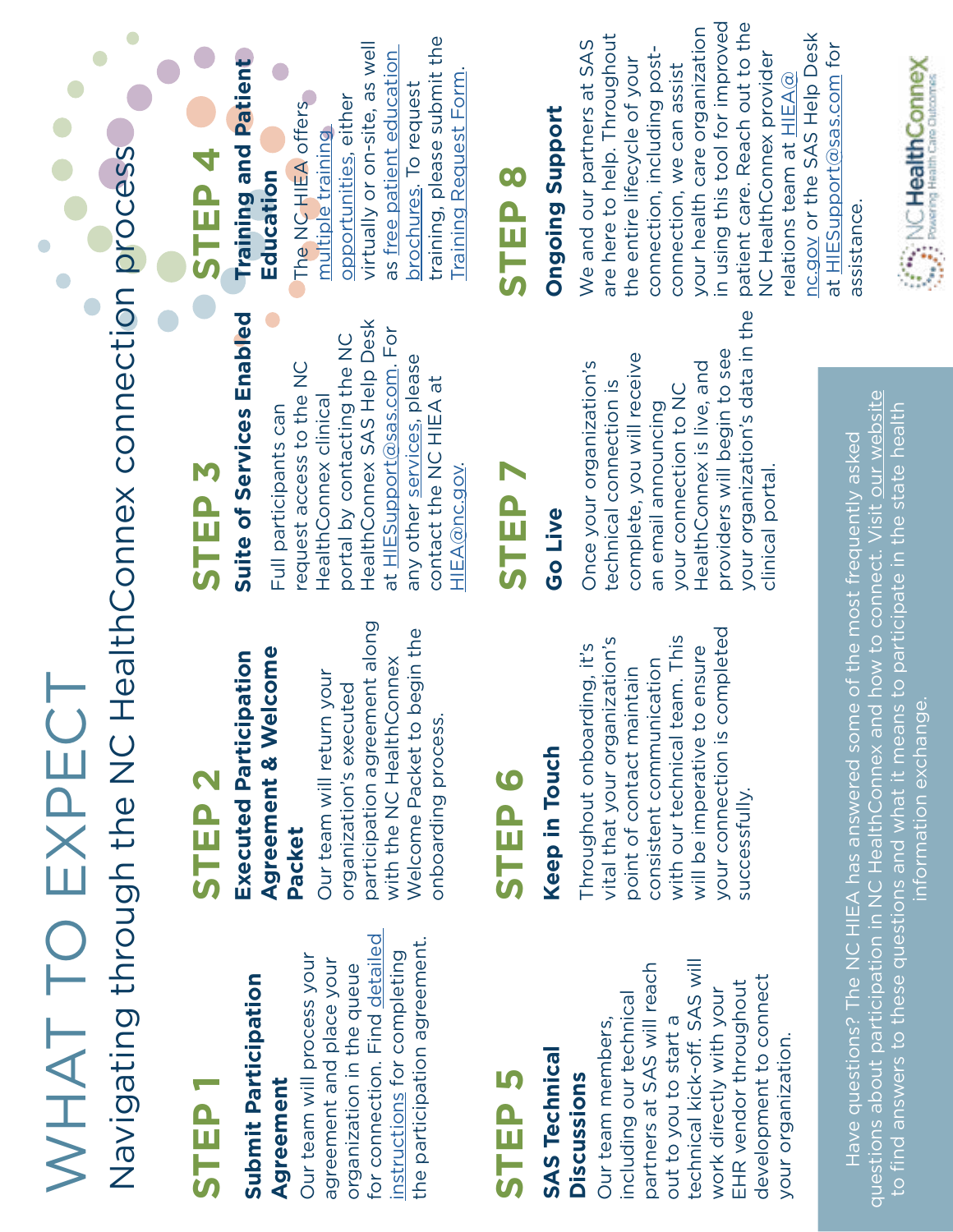### **What is NC\*Notify? The NC Health Information Exchange Authority**

NC\*Notify is a subscription-based service that notifies providers as their patients receive services across the care continuum. Based on admission, discharge, and transfer data received from more than 100 participating hospitals plus encounter data from more than 6,000 ambulatory care settings, the NC\*Notify real-time event notifications provide care teams with valuable information that spans geography and care settings and support state and federal efforts to focus on patient centered care.





North Carolina Health Information Exchange Authority State of North Carolina Department of Information Technology 919-754-6912 hiea@nc.gov www.nchealthconnex.gov

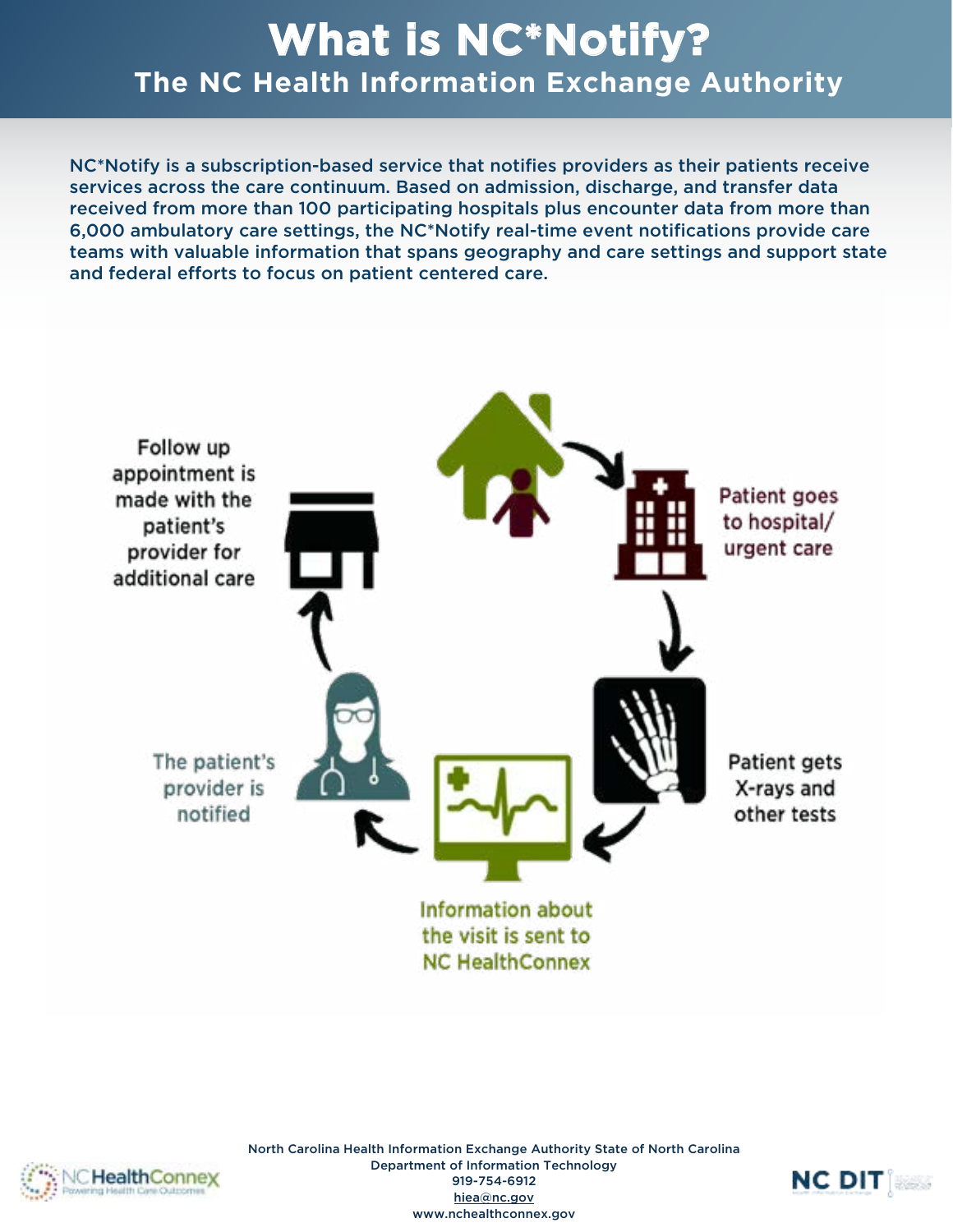## **Electronic Health Record Selection Tips**

**The NC Health Information Exchange** 





#### **IT'S SAFE AND IT'S SECURE. IT HAS TO BE.**

**The NC Health Information Exchange Authority (HIEA) recognizes the importance of all health care providers having access to mental health and substance use treatment records in their daily health care practice. However, federal laws and regulations prevent the NC HIEA from receiving and/or managing certain types of mental health or substance use treatment data without patient consent related to disclosures of such data.** 

**42 C.F.R. Part 2 prohibits certain health care providers from disclosing data that would identify a patient as having a substance use disorder (SUD), unless the patient consents to the disclosure or the disclosure is permitted under Part 2. See C.F.R. 2.12(b) and consult with your legal counsel to determine if you are covered by this regulation.**

#### **TECHNOLOGY IN PLACE**

**The NC HIEA Participation Agreement requests EHRs that are minimally capable of sending HL7 messages, version 2 and higher. The first step is to have the ability to send HL7 messages (version 2.0 and higher) to enable the technical connection and data submission to NC HealthConnex. EHR products that are ONC certified for Meaningful Use for the for Centers for Medicare & Medicaid Services (CMS) Incentive Programs are preferred. We are continuously connecting to additional vendors who are capable of sending HL7 or CCD messages, and they will be added to the website as they go live.**

**While there are currently no fees charged by the State for the connection to or use of NC HealthConnex, some EHR vendors may charge fees (technical build, maintenance, etc.) to their customers for this connection.**

**The first step is to have the ability to send HL7 messages to enable the technical connection and data submission to NC HealthConnex.**

**1**



**For a list of connected vendors and their capabilities, see below.** 

**https://hiea.nc.gov/ providers/electronichealth-record-information**



**3 Network with other providers in your fields and the learn from their experiences. providers in your field to learn from their experiences.**